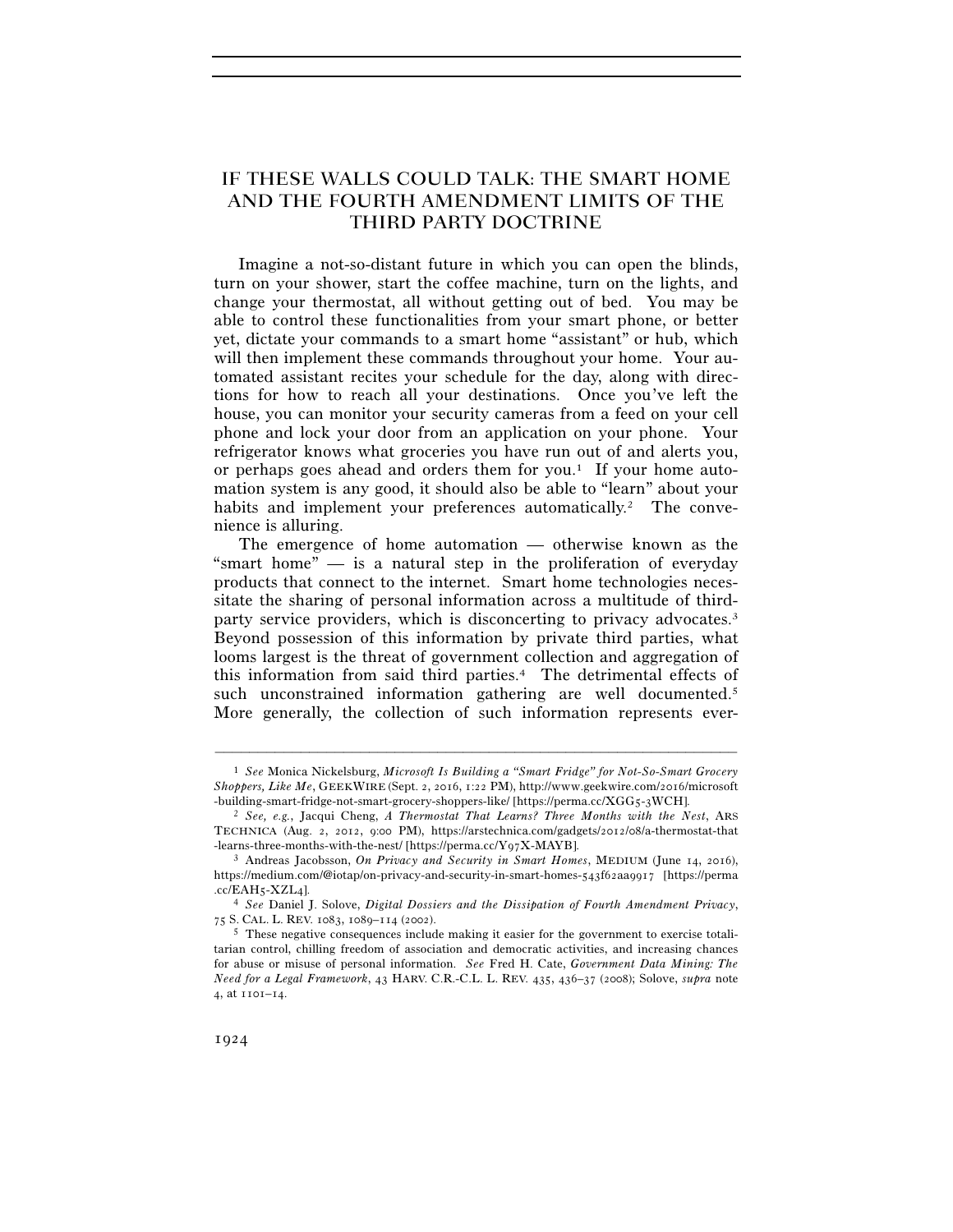growing intrusions into personal privacy. Our daily activities increasingly involve turning over information to third parties in order to undertake basic transactions, such as online banking, email, internet browsing, and cell phone use. Further, such advances in technology make it such that "those records are linked and shared more widely and stored far longer than ever before, often without the individual consumer's knowledge or consent."6

However, one may be surprised to learn that many of these personal digital records are not granted Fourth Amendment protection, simply because they have been shared with third parties.7 Further, Fourth Amendment jurisprudence in this sphere has not adequately evolved to compensate for the rapid explosion in both the quantity and sensitive quality of the information shared in this way. In large part, the inadequacy of this response can be attributed to courts' continued application of the third party doctrine, under which the government is able to access such private information without a warrant, thereby effectively allowing the government access to large aggregations of personal data.<sup>8</sup> The doctrine has been used to allow warrantless collection of email records, internet browsing data, and cell phone location history, among others.<sup>9</sup> The basis for the rule is that information relinquished to a third party is no longer considered private.10

This Note argues that the current third party doctrine cannot adequately protect individuals' privacy rights that are implicated in the smart home context. Thus, the Supreme Court ought, and may be especially inclined, to update the doctrine. Further, the Court can do so in a way that is consistent with its own Fourth Amendment jurisprudence — by applying the context-based "reasonable expectation of privacy" test.11 Namely, the Court should consider the voluntariness of the disclosure, the nature of the information shared, and the identity of the recipients, as it did when deciding the cases leading up to what is now the third party doctrine. The context of smart homes puts the modern absurdity of the third party doctrine into especially stark relief. "[I]f the machines [and the government] are watching, maybe the

<sup>–––––––––––––––––––––––––––––––––––––––––––––––––––––––––––––</sup> 6 Cate, *supra* note 5, at 456; *see also* Rebecca Lipman, Note, *The Third Party Exception: Reshaping an Imperfect Doctrine for the Digital Age*, <sup>8</sup> HARV. L. & POL'Y REV. <sup>471</sup>, 471–72 (2014). 7 *See, e.g.*, Smith v. Maryland, 442 U.S. 735, 743–44 (1979) ("This Court consistently has held

that a person has no legitimate expectation of privacy in information he voluntarily turns over to third parties."). 8 *See* Solove, *supra* note 4, at 1085–86. 9 Natasha H. Duarte, Recent Development, *The Home Out of Context: The Post-*Riley *Fourth* 

*Amendment and Law Enforcement Collection of Smart Meter Data*, 93 N.C. L. REV. 1140, 1142

<sup>(</sup>2015). 10 Orin S. Kerr, *The Case for the Third-Party Doctrine*, 107 MICH. L. REV. 561, 563 (2009). 11 *See* Katz v. United States, 389 U.S. 347, 360 (1967) (Harlan, J., concurring) (establishing the

test).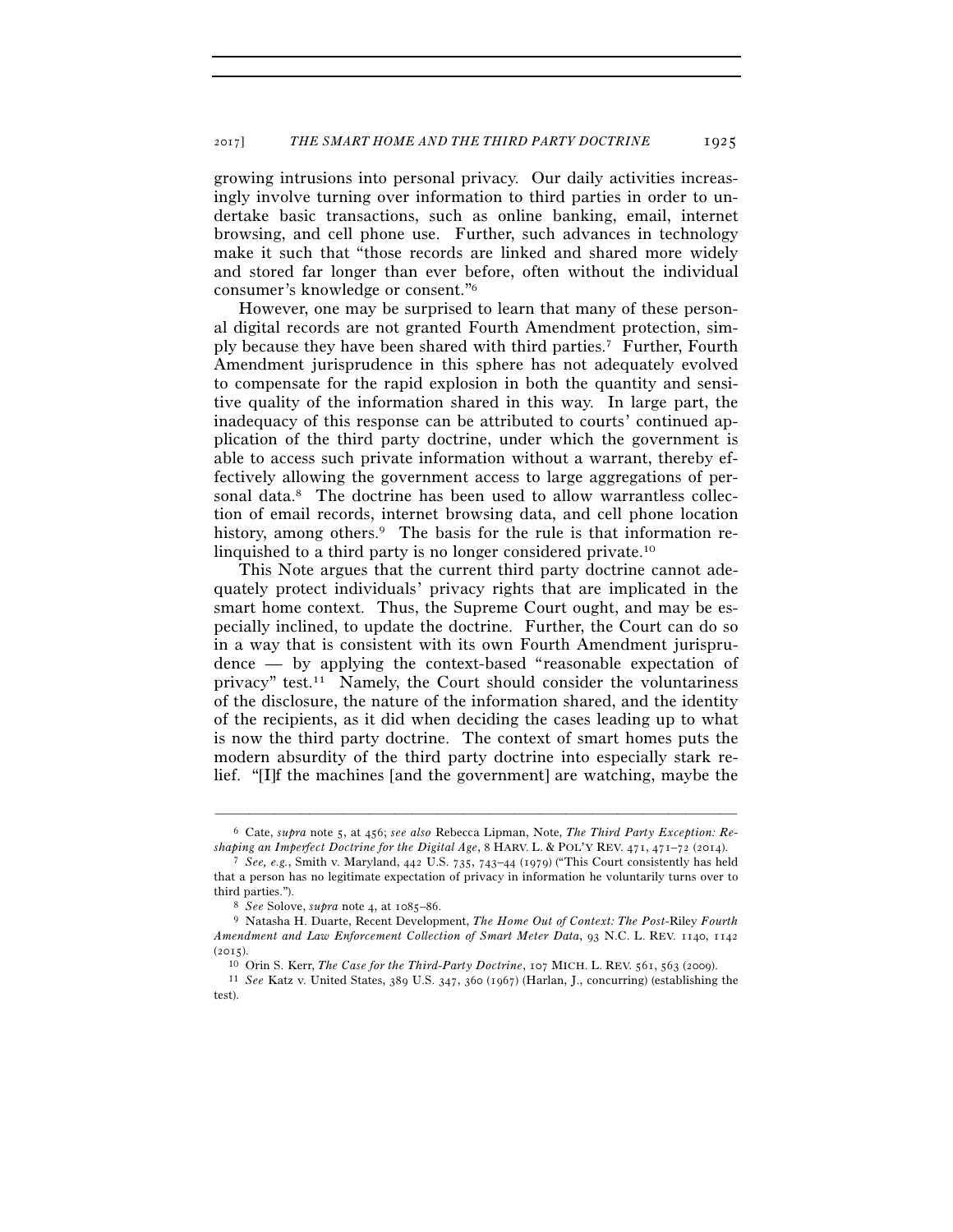home is not really the home anymore?"<sup>12</sup> The home is the bedrock of the Supreme Court's Fourth Amendment jurisprudence, where individuals' privacy interests are at their peak.13 It is difficult to imagine that the Court would countenance the third-party exception's working to provide the government warrantless entry into any home it wishes.

Part I discusses the evolution of the third party doctrine. Part II discusses modern applications of the third party doctrine. Part III explores the growing tensions between the doctrine and our shifting technological landscape. Part IV concludes by demonstrating how the application of the third party doctrine — and the outdated binaries that comprise it  $-$  is rendered especially absurd and problematic in the smart home context. It also posits that the application of the doctrine to the home, an area where the Court has been most unwilling to compromise Fourth Amendment protection, presents the ideal (and perhaps necessary) opportunity for the Court to reconsider the doctrine, which it can do by applying its own contextually mediated reasonable expectation of privacy test.

# I. THE EVOLUTION OF THE THIRD PARTY DOCTRINE

### *A.* Katz v. United States

The beginning point of the third party doctrine is *Katz v. United*  States,<sup>14</sup> in which the Supreme Court established the reasonable expectation of privacy test.15 In *Katz*, the Court held that wiretapping of telephone calls made in a public telephone booth constituted a search and therefore required a warrant.16 The innovation of *Katz* was that physical intrusion was no longer necessary to constitute a search.17 Up to this point, to be considered a search under the Fourth Amendment, searches typically had to occur inside someone's home.18 In rejecting the Government's argument that such precedents should apply, the Court countered that "the Fourth Amendment protects people, not places . . . . [W]hat [a person] seeks to preserve as private, even in an area accessible to the public, may be constitutionally protected."19

<sup>12</sup> Jacobsson, *supra* note 3. 13 Daniel T. Pesciotta, Note, *I'm Not Dead Yet:* Katz*,* Jones*, and the Fourth Amendment in the*  21st Century, 63 CASE W. RES. L. REV. 187, 254 (2012).<br>
<sup>14</sup> 389 U.S. 347.<br>
<sup>15</sup> *See id.* at 361 (Harlan, J., concurring).<br>
<sup>16</sup> *See id.* at 353 (majority opinion).<br>
<sup>17</sup> *See id.* at 359.<br>
<sup>18</sup> *Id.* at 352-53 ("It is

thought to foreclose further Fourth Amendment inquiry, . . . for that Amendment was thought to limit only searches and seizures of tangible property." (citing Olmstead v. United States, 277 U.S. <sup>438</sup>, 457, 464, 466 (1928); Goldman v. United States, 316 U.S. 129, 134–36 (1942))). 19 *Id.* at 351–52.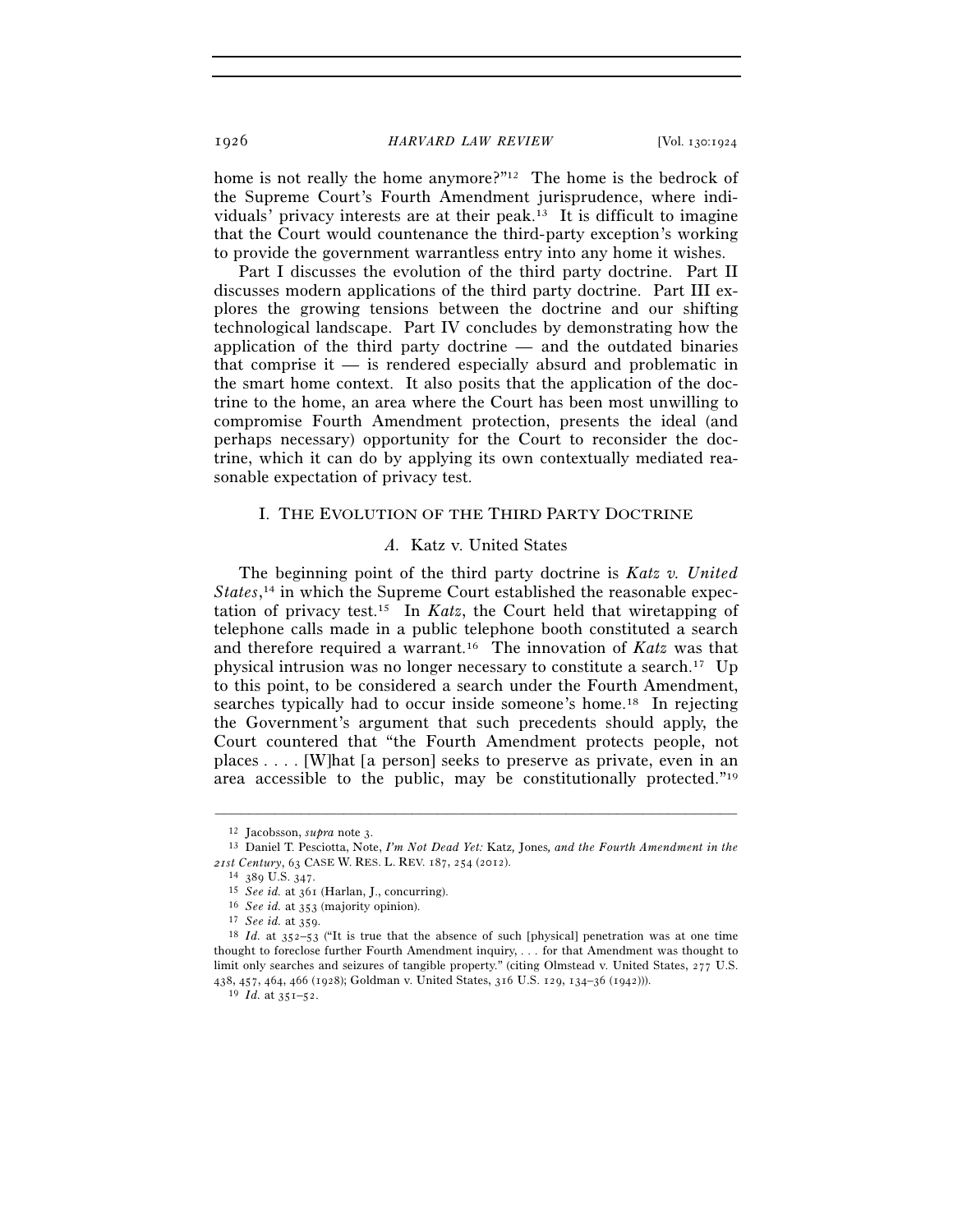Therefore, a person's individual expectations of privacy should affect the substantive reach of her Fourth Amendment protections.

Justice Harlan's concurrence articulated a two-part framework for the *Katz* test, first asking whether the individual manifested "an actual (subjective) expectation of privacy," and second, whether that expectation is one that "society is prepared to recognize as 'reasonable'" (objective).20 He emphasized the personal aspect of privacy and how (subjective) expectations of privacy can be inferred from conduct. Applied to the phone booth context, he found it relevant that a phone booth user shuts the door behind him and generally can expect his call will be private.<sup>21</sup> The Court later endorsed this two-part test as central to the Fourth Amendment analysis.<sup>22</sup>

The *Katz* opinion was quite innovative, in that it was willing to overturn clearly binding precedent in response to social change.<sup>23</sup> As a result, the Court recognized that the interests sought to be protected by the Fourth Amendment were no longer tethered to property, as modern life often took one outside the home.24 Shortly before the *Katz* opinion, commentators had expressed frustration with the increasingly outdated binary trespass doctrine. One year prior, one scholar had argued that "American society now seems ready . . . to face the impact of science on privacy and to restore the equilibrium among privacy, disclosure, and surveillance."25 The Court's new approach provided for more individual-based privacy and a way to make more contextdependent determinations of Fourth Amendment protection that could adapt to new technologies. However, in rejecting the trespass binary, the *Katz* Court may have inadvertently laid the groundwork for another — that of secrecy as a proxy for privacy.

# *B. The Third Party Doctrine Begins to Take Shape*

After *Katz*, the Court was faced with the task of squaring the resulting reasonable expectation of privacy test with prior decisions allowing the use of information told in confidence to undercover agents and informants. These prior decisions had held that Fourth Amendment protection does not apply to "a wrongdoer's misplaced belief that a person to whom he voluntarily confides his wrongdoing will not re-

<sup>20</sup> *Id.* at 361 (Harlan, J., concurring). 21 *See id.*

<sup>&</sup>lt;sup>23</sup> *Katz* overturned *Olmstead v. United States*, 277 U.S. 438, which had limited the Fourth Amendment to property interests. 24 *See Katz*, 392 U.S. at 359. 25 Alan F. Westin, *Science, Privacy, and Freedom: Issues and Proposals for the 1970's — Part* 

*II: Balancing the Conflicting Demands of Privacy, Disclosure, and Surveillance*, 66 COLUM. L. REV. 1205, 1252 (1966).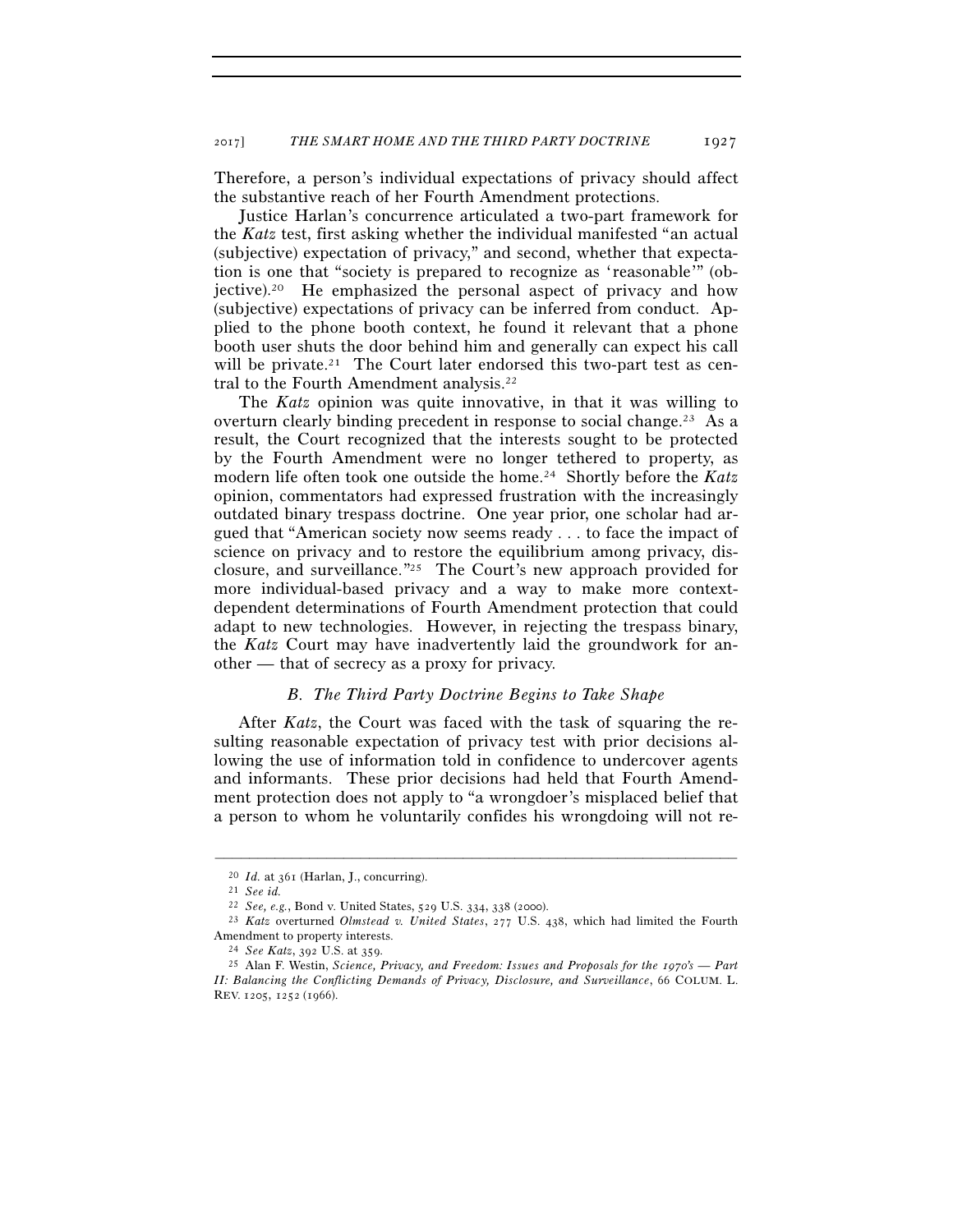veal it."26 The Court later held that this formulation passed the *Katz* test, as "[h]owever strongly a defendant may trust an apparent colleague, his expectations in this respect are not protected by the Fourth Amendment when it turns out that the colleague is a government agent."<sup>27</sup> This "misplaced confidence" doctrine focused on the voluntary disclosure of the information and the fact that the risk of having one's personally relayed confidences betrayed is "the kind of risk we necessarily assume whenever we speak."28

The Court continued to apply this principle in a line of cases that would result in what is now the third party doctrine. First, in *Couch v. United States*, 29 the Court found that the defendant did not have a reasonable expectation of privacy in business records turned over to an accountant (who then turned them over to the IRS).30 Notably, the Court focused on the *content* of the information disclosed to the accountant, the majority of which was subject to mandatory disclosure for income tax return purposes.31 Similarly, in *United States v. Miller*, 32 the Court held that documents "voluntarily conveyed" to a bank could be shared with the government.<sup>33</sup> Again, the Court focused on the nature of the documents, citing *Couch* for the proposition that it "must examine the nature of the particular documents sought to be protected in order to determine whether there is a legitimate 'expectation of privacy' concerning their contents."34 While the Court relied on the criminal informant cases to support this contention, those cases had relied on the misplaced confidence doctrine to support their conclusions.35 Such a reliance would have been untenable here. Instead, the Court had to emphasize the voluntariness of the disclosure and the nonsensitivity of the information contained therein. Had the information been more sensitive or substantively detailed (like the daily log of every activity undertaken by one's Nest device36), it is hard to say if the Court would have reached the same conclusion.

These very justifications could be used to find reasonable expectations of privacy in the increasingly sensitive and personal information we turn over to third parties. First, many, including Supreme Court

<sup>&</sup>lt;sup>26</sup> Hoffa v. United States, 385 U.S. 293, 302 (1966).<br>
<sup>27</sup> United States v. White, 401 U.S. 745, 749 (1971) (plurality opinion).<br>
<sup>28</sup> Lopez v. United States, 373 U.S. 427, 465 (1963) (Brennan, J., dissenting).<br>
<sup>29</sup> 40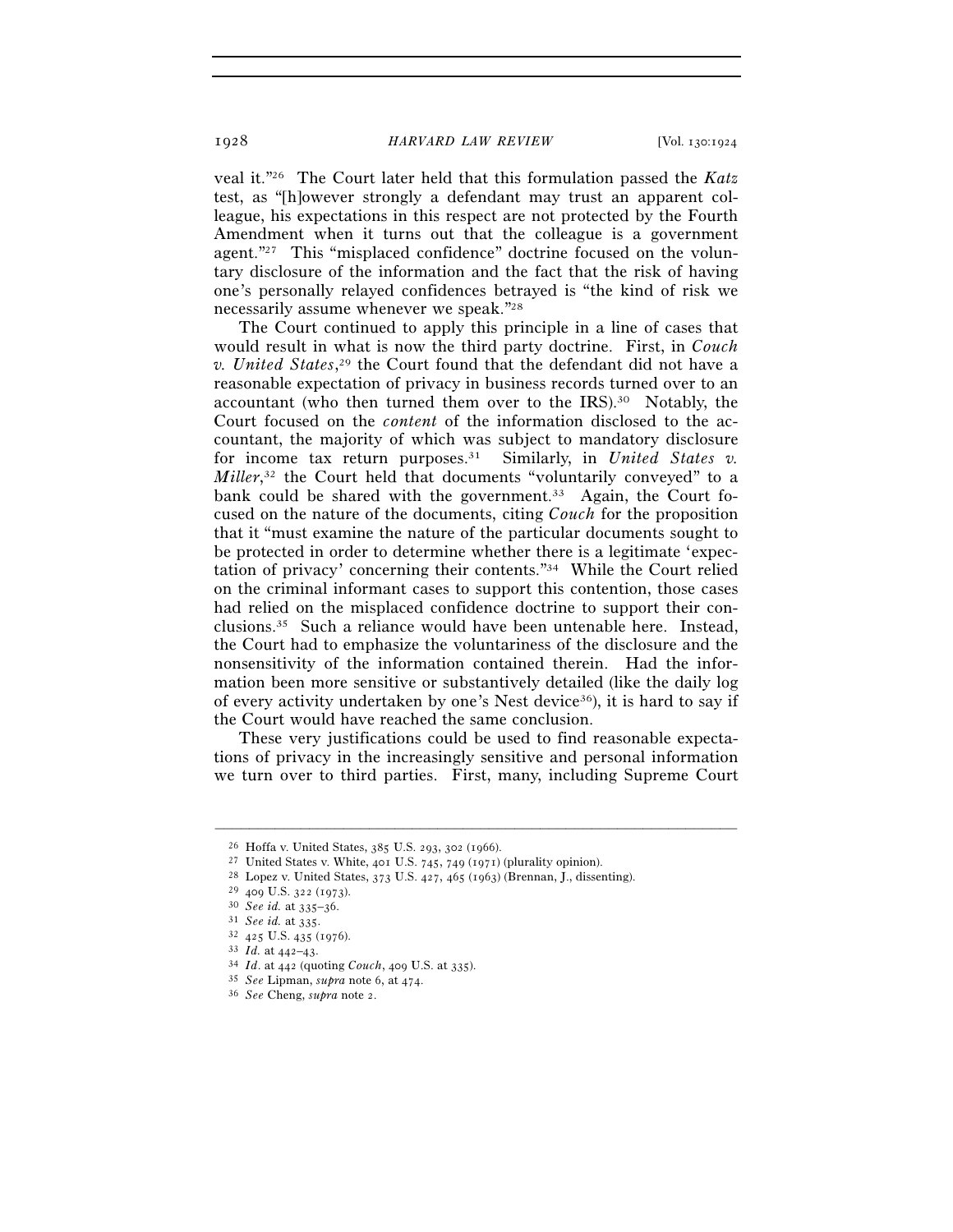Justices,<sup>37</sup> have noted that this digital information contains much more detailed, expressive, and personal information than that imagined when the doctrine was established.<sup>38</sup> Furthermore, it's not clear that our modern consistent conveyance of personal information to third parties is as voluntary as that in *Couch* and *Miller*. Increasingly, disclosure of such information is necessary to participate in modern life. Insisting that personal privacy is coextensive with informational secrecy would necessitate the emergence of the "Information Age hermit[]," who, in order to maintain privacy, would have to be unwilling to participate in digital society.39 Therefore, it is alarming that two major premises upon which the third party doctrine precedent is grounded the nonsensitivity of the information conveyed and the voluntariness of the conveyance — are negated as the digital age progresses.

Lastly, the Court crystallized and strengthened the third party doctrine in *Smith v. Maryland*40 in 1979. In *Smith*, the Court moved past bank records and held that law enforcement's use of a pen register a device that records the numbers dialed by a phone — did not constitute a search.41 Because Smith had "voluntarily conveyed numerical information to the telephone company and 'exposed' that information to its equipment in the ordinary course of business," he could "claim no legitimate expectation of privacy" in the numbers he dialed.42 The Court made a point of first differentiating the information collected here from that in *Katz*: "[A] pen register differs significantly from the listening device employed in *Katz*, for pen registers do not acquire the *contents* of communications."43 Unlike the *Miller* Court, the *Smith* Court explicitly applied the two-part *Katz* test to the particular situation at hand.44 In doing so, it held that there could not have been a reasonable expectation of privacy here due to the *voluntary* sharing of the information with a third party and the fact that Smith could not have had a reasonable expectation of privacy in something as nominally informative as the numbers he dialed.45 Again, voluntariness and minimally sensitive information were key.

<sup>–––––––––––––––––––––––––––––––––––––––––––––––––––––––––––––</sup> 37 *See* United States v. Jones, 132 S. Ct. 945, 954–57 (2012) (Sotomayor, J., concurring); *see also* Riley v. California, 134 S. Ct. 2473, 2489–91 (2014); *infra* text accompanying note 115. 38 *See, e.g.*, Michael W. Price, *Rethinking Privacy: Fourth Amendment "Papers" and the* 

Third-Party Doctrine, 8 J. NAT'L SECURITY L. & POL'Y 247, 275–76 (2016).<br>
<sup>39</sup> See DANIEL J. SOLOVE, THE DIGITAL PERSON 217 (2004).<br>
<sup>40</sup> 442 U.S. 735 (1979).<br>
<sup>41</sup> Id. at 745–46.<br>
<sup>42</sup> Id. at 744.<br>
<sup>43</sup> Id. at 741.<br>
<sup>44</sup>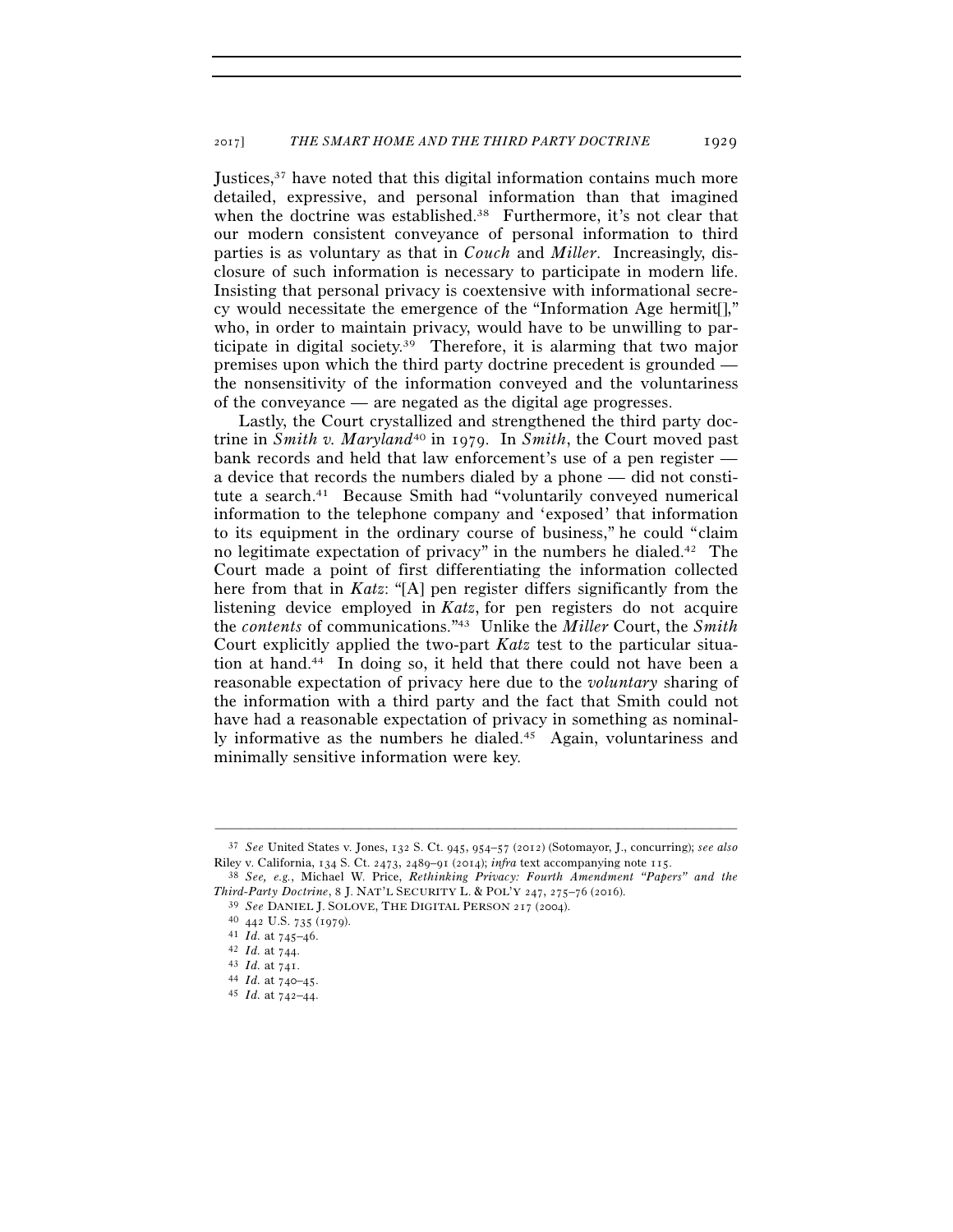Justice Marshall dissented,46 decrying the Court's binary conception of privacy: "Privacy is not a discrete commodity, possessed absolutely or not at all."47 He also took issue with the Court's implicit assumption of risk rationale. He distinguished the facts of *Smith* from those of the undercover-agent cases in that the defendants in those cases "presumably had exercised some discretion in deciding" with whom to share their confidences.48 "By contrast [in *Smith*], unless a person is prepared to forgo use of what for many has become a personal or professional necessity [like a phone], he cannot help but accept the risk of surveillance."49 Justice Stewart also dissented.50 He underscored the fact that the phone numbers collected by pen registers were actually quite informative. A wider network of information could be cobbled together from such large-scale collections of seemingly innocuous information like these telephone numbers.51 Justice Stewart's words seem prophetic in hindsight.

### II. THE THIRD PARTY DOCTRINE TODAY

The third party doctrine has remained relatively undisturbed in the years since *Smith*. But as surveillance methods have become increasingly sophisticated, and the amount of information we share with third-party service providers has exponentially increased, this divergence between doctrine and technology has only become more pronounced. This disjunction is particularly so in the smart home context, as the information relayed to smart home service providers is of perhaps the utmost personal and intimate nature.

# *A. Modern Applications of* Smith

Over the thirty-three years following *Smith*, courts applied the third party doctrine with relative consistency. Recently, courts have applied it to information disclosed to internet service providers,<sup>52</sup> including the to/from addresses of users' emails or the IP addresses of the websites they visit.53 Historical cell site data (used in the aggregate to track someone's whereabouts over time) was also recently found to

<sup>46</sup> *Id.* at 748 (Marshall, J., dissenting). Justice Marshall was joined by Justice Brennan. 47 *Id.* at 749.

<sup>48</sup> *Id.* 49 *Id.* at 750 (citing Lopez v. United States, 373 U.S. 427, 465–66 (1963) (Brennan, J., dissenting)).<br>
<sup>50</sup> *Id.* at 746 (Stewart, J., dissenting). Justice Stewart was joined by Justice Brennan.<br>
<sup>51</sup> *Id.* at 748.<br>
<sup>52</sup> *E.g.*, Guest v. Leis, 255 F.3d 325, 335–36 (6th Cir. 2001).<br>
<sup>53</sup> United States v. Forr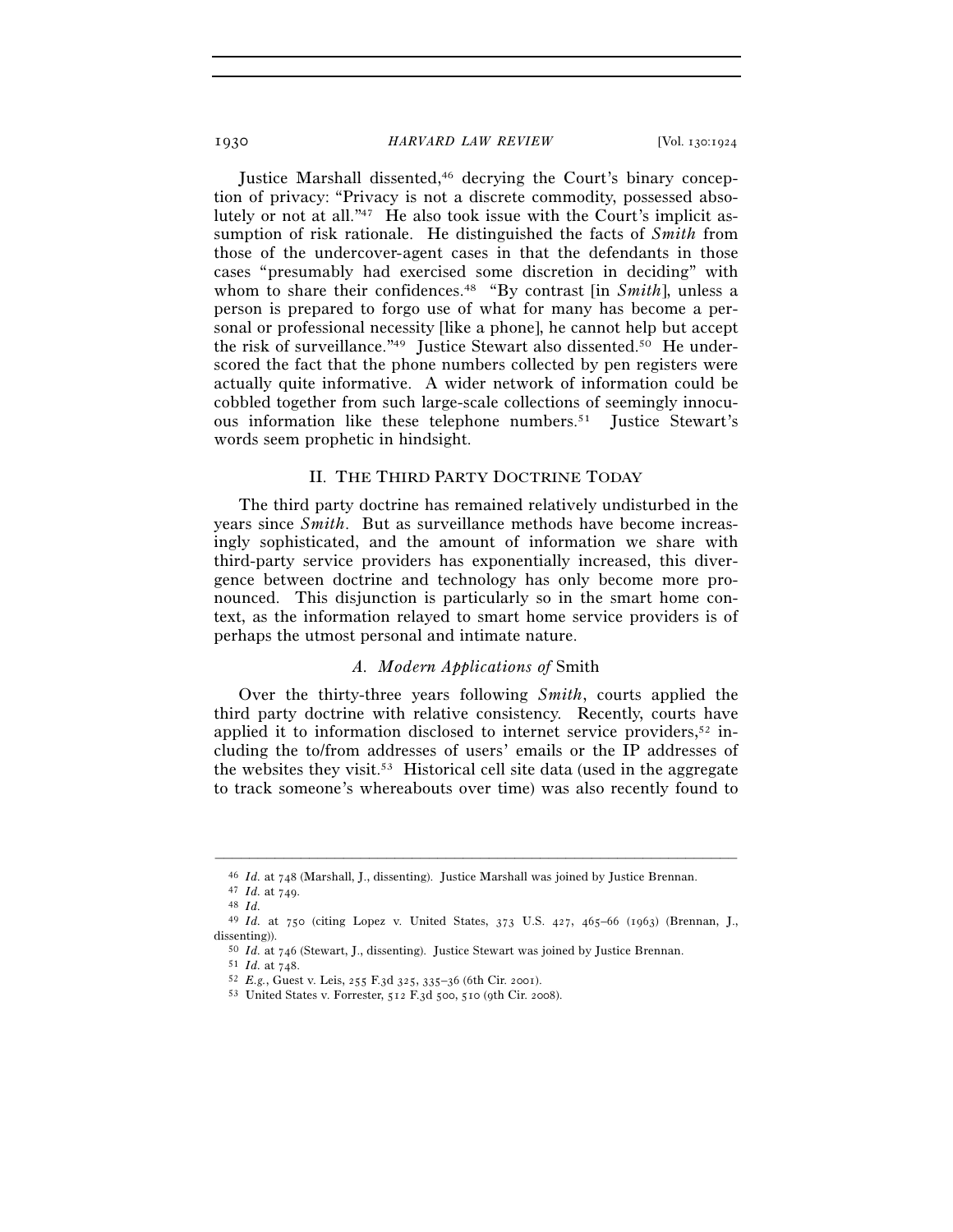fall under the third party doctrine.<sup>54</sup> According to one district court, the exception has been applied to:  $\lq(1)$  bank records; (2) credit card statements; (3) kilowatt consumption from electric utility records; (4) motel registration records; (5) cell phone records; and (6) employment records."55

Over time, it seems that the *Smith* inquiry and its application has calcified into a binary one, in which any information disclosed to a third party for any reason is public and does not merit Fourth Amendment protection.<sup>56</sup> In this view, privacy becomes equivalent to secrecy, in that even information that is only narrowly disclosed is no longer considered private.<sup>57</sup> Furthermore, this view conflates disclosure to a private third party with disclosure to the entire world (including the government).58 While it has the benefit of administrability, this binary approach is increasingly anachronistic and problematic in the digital age.59 Even if one reveals information "*confidentially* and on the assumption that it will be used only for limited purposes," Fourth Amendment protection is lost.<sup>60</sup> Further, this view does not allow for degrees of privacy; it is not difficult to imagine that one would want and expect to be able to keep some information private in certain respects but not in others. For example, you might be willing to share the contents of your emails with Google while expecting them to be private in other respects. As more of our personal information is electronically stored on third-party servers, this exception threatens to nullify the Fourth Amendment.<sup>61</sup>

# *B. Stepping Away from the Third Party Doctrine:*  United States v. Jones

The Supreme Court finally indicated that it might embrace a more flexible interpretation of the third party doctrine with Justice Sotomayor's notable concurrence in *United States v. Jones*. 62 The majority held that extended GPS monitoring constituted a search because

<sup>–––––––––––––––––––––––––––––––––––––––––––––––––––––––––––––</sup> 54 *See, e.g.*, United States v. Guerrero, 768 F.3d 351, 359–61 (5th Cir. 2014); *see also In re* Application of the U.S. for Historical Cell Site Data, 724 F.3d 600, 615 (5th Cir. 2013). 55 United States v. Suarez-Blanca, No. 1:07-CR-0023, 2008 WL 4200156, at \*8 (N.D. Ga. Apr.

<sup>21</sup>, 2008) (citations omitted). 56 *See* Sherry F. Colb, *What Is a Search? Two Conceptual Flaws in Fourth Amendment Doc-*

*trine and Some Hints of a Remedy*, 55 STAN. L. REV. 119, 122 (2002); Duarte, *supra* note 9, at 1141.<br>57 Daniel J. Solove, Conceptualizing Privacy, 90 CALIF. L. REV. 1087, 1107 (2002).

<sup>&</sup>lt;sup>58</sup> See Colb, supra note 56, at  $122$ .<br><sup>59</sup> See Shaun B. Spencer, *The Surveillance Society and the Third-Party Privacy Problem*, 65 S.C. L. REV. 373, 376 (2013); Duarte, *supra* note 9.<br><sup>60</sup> United States v. McIntyre, 646 F.3d 1107, 1112 (8th Cir. 2011) (emphasis added) (quoting

United States v. Porco, 842 F. Supp. 1393, 1398 (D. Wyo. 1994)). 61 Duarte, *supra* note 9, at 1142–43. 62 <sup>132</sup> S. Ct. 945 (2012).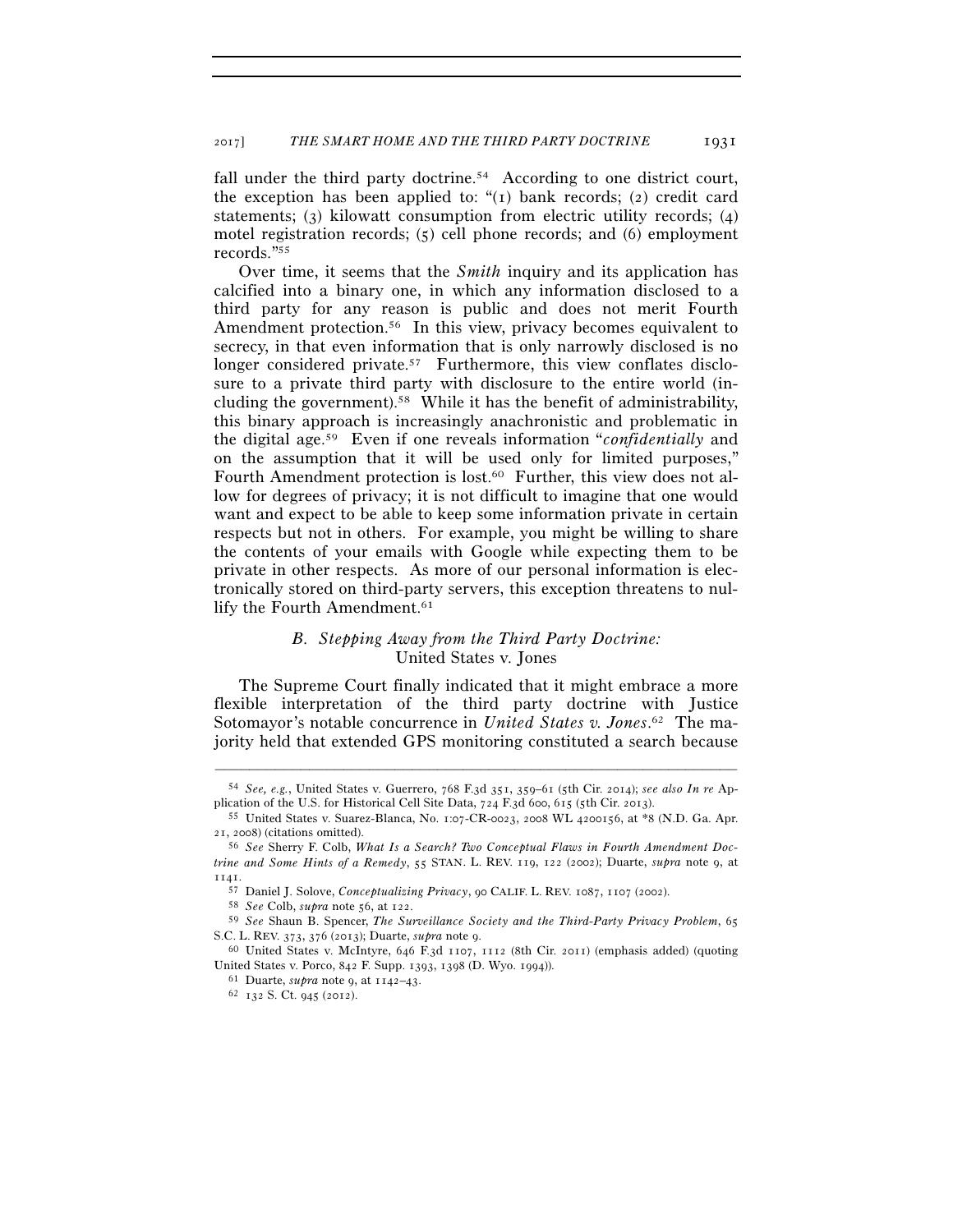the placement of the GPS monitoring device on the suspect's car constituted a physical intrusion (trespass).<sup>63</sup> Concurring in the judgment, Justice Sotomayor wrote separately to highlight that, in light of advancing technology, physical intrusion is increasingly unnecessary to conduct surveillance, and that societal expectations of privacy may shift concurrently, thereby implicating the *Katz* test.64 Reminiscent of Justice Stewart's dissent in *Smith*, 65 Justice Sotomayor also pointed out that in the aggregate, GPS tracking information could reveal comprehensive, detailed personal information about a person's life.66 This so-called mosaic theory was also identified and discussed in the circuit court opinion of this case — *United States v. Maynard*. 67 In *Maynard*, the D.C. Circuit reversed Jones's conviction because it found that the government's extended warrantless GPS surveillance violated Jones's reasonable expectation of privacy.68 Particularly, it noted that "[a] person who knows all of another's travels can deduce whether he is a weekly church goer, a heavy drinker, a regular at the gym, an unfaithful husband, an outpatient, [and so forth.]"69

Justice Sotomayor's *Jones* concurrence is perhaps most notable for its explicit call to rethink the third party doctrine, as "[t]his approach is ill suited to the digital age, in which people reveal a great deal of information about themselves to third parties in the course of carrying out mundane tasks."70 She also referred to Justice Marshall's *Smith* dissent to highlight her discomfort with the binary approach to privacy that treats all voluntarily disclosed information as outside the scope of Fourth Amendment protection.71 Joined by three Justices, Justice Alito<sup>72</sup> wrote separately to highlight the changing expectations of privacy that advancing technology may bring.73

<sup>63</sup> *Id.* at 949–51, 953. 64 *Id.* at 955 (Sotomayor, J., concurring). Justice Alito also discussed this issue in his opinion concurring in the judgment. *See id.* at 962–63 (Alito, J., concurring in the judgment).<br>
<sup>65</sup> Smith v. Maryland, 442 U.S. 735, 746 (1979) (Stewart, J., dissenting).<br>
<sup>66</sup> See Jones, 132 S. Ct. at 955–56 (Sotomayor, J., c

join the majority opinion. 73 *See Jones*, 132 S. Ct. at 962–63 (Alito, J., concurring in the judgment).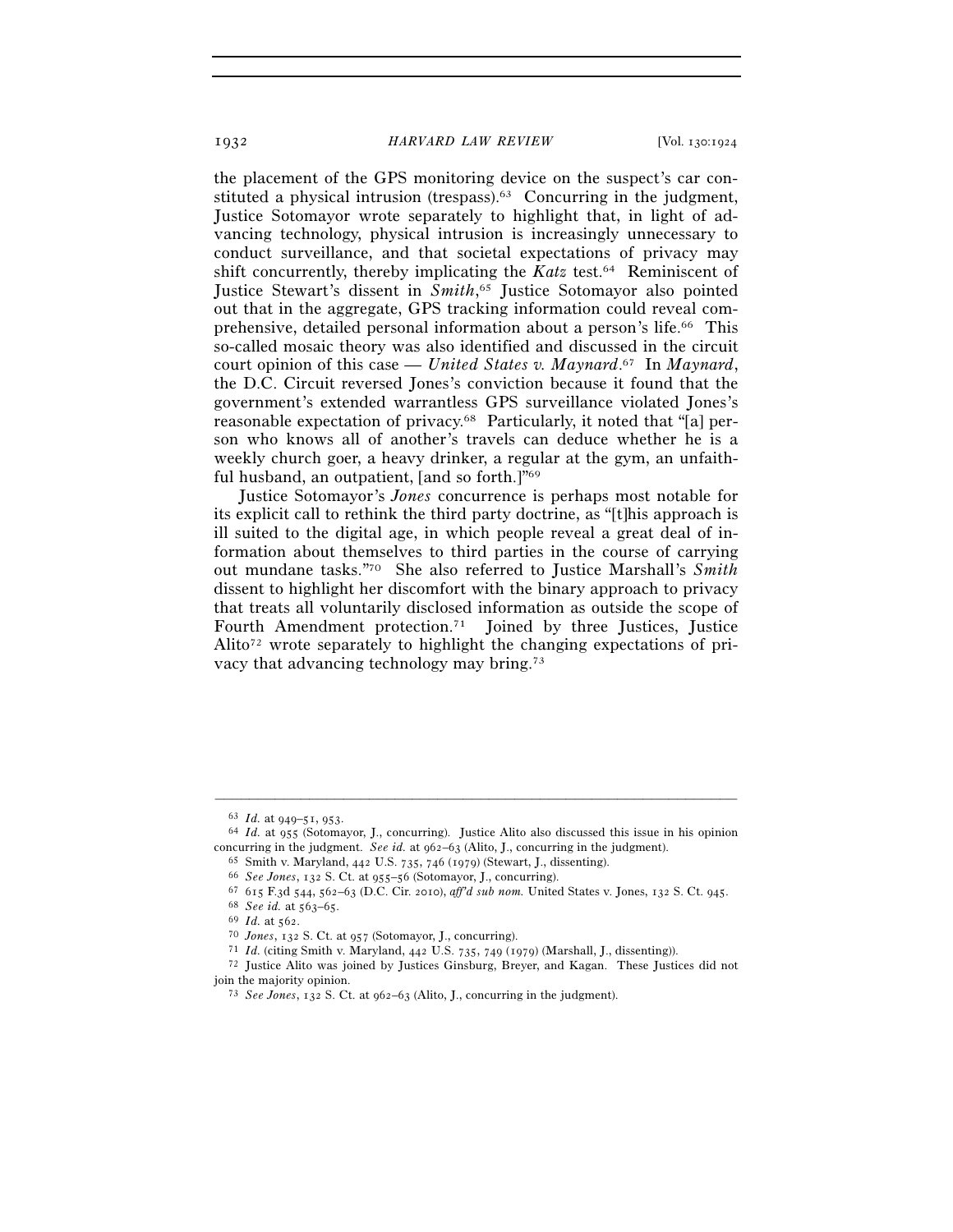### III. THE FUTURE OF THE THIRD PARTY DOCTRINE

### *A. An Ever-Growing Anachronism*

Although the third party doctrine has long been misguided,<sup> $74$ </sup> it (and its binary implementation) only becomes more anachronistic as the digital age progresses.75 Notably, even Stephen Sachs, the former Maryland Attorney General who argued on behalf of the state in *Smith*, has said that he believes modern applications of *Smith* go far beyond what he argued for in 1979. 76 With new technologies emerging, like the Amazon Echo and Google Home, which record conversation within the home, people risk inviting the government into their homes and giving it a front-row seat to their most intimate conversations.77

In terms of the sheer amount of personal data and information that is now mediated through third parties, the current third party doctrine regime is untenable. "Whatever its merits in the 1970s, this doctrine makes little sense in the modern world, in which almost all digital communications are sent through third parties and enormous amounts of personal data are stored by third parties."78 Furthermore, the types of information turned over, like historical location data, emails, and internet browsing history, are far more complex and detailed than simple phone numbers.79 Such information also comprises a larger proportion of our personal information: "We are becoming a society of records, and these records are not held by us, but by third parties."80 With the emergence of smart home devices, the most intimate of data is on the line.

Moreover, we have diminishing meaningful choice when it comes to "voluntarily" turning over this data. It has become increasingly difficult to opt out of providing such kinds of data in the Information Age because "[w]e must 'plug in' to join in. . . . [W]e must establish rela-

<sup>74</sup> *See* Kerr, *supra* note 10, at 563. 75 *See* Matthew Tokson, *Automation and the Fourth Amendment*, 96 IOWA L. REV. 581, 585 (2011); *see also* Kerr, *supra* note 10, at 563 n.5 (collecting sources). 76 *All Things Considered: 1979 Supreme Court Ruling Becomes Focus of NSA Tactics*, NPR

<sup>(</sup>Dec. 21, 2013, 5:13 PM), http://www.npr.org/2013/12/21/256114227/1979-supreme-court-rulingbecomes-focus-of-nsa-tactics [https://perma.cc/5775-KRBW] ("The current situation is really a far cry from the world in 1979. . . . The massive intrusion now is world's [sic] apart from what we argued in 1979. . . . I don't even like the notion that this is part of my legacy.").<br><sup>77</sup> Recent revelations from WikiLeaks make clear that the CIA already has the capacity to lis-

ten in to private homes by hacking into computers and internet-connected televisions. *See* Scott Shane et al., *WikiLeaks Releases Trove of Alleged C.I.A. Hacking Documents*, N.Y. TIMES (Mar. 7, 2017), https://www.nytimes.com/2017/03/07/world/europe/wikileaks-cia-hacking.html [https:// perma.cc/VAW<sub>3</sub>-RU<sub>7</sub>M].<br><sup>78</sup> Ric Simmons, *The Missed Opportunities of* Riley v. California, 12 OHIO ST. J. CRIM. L. 253,

<sup>258</sup> (2014).

<sup>79</sup> *See* Solove, *supra* note 4, at 1092–93. 80 *Id.* at 1089.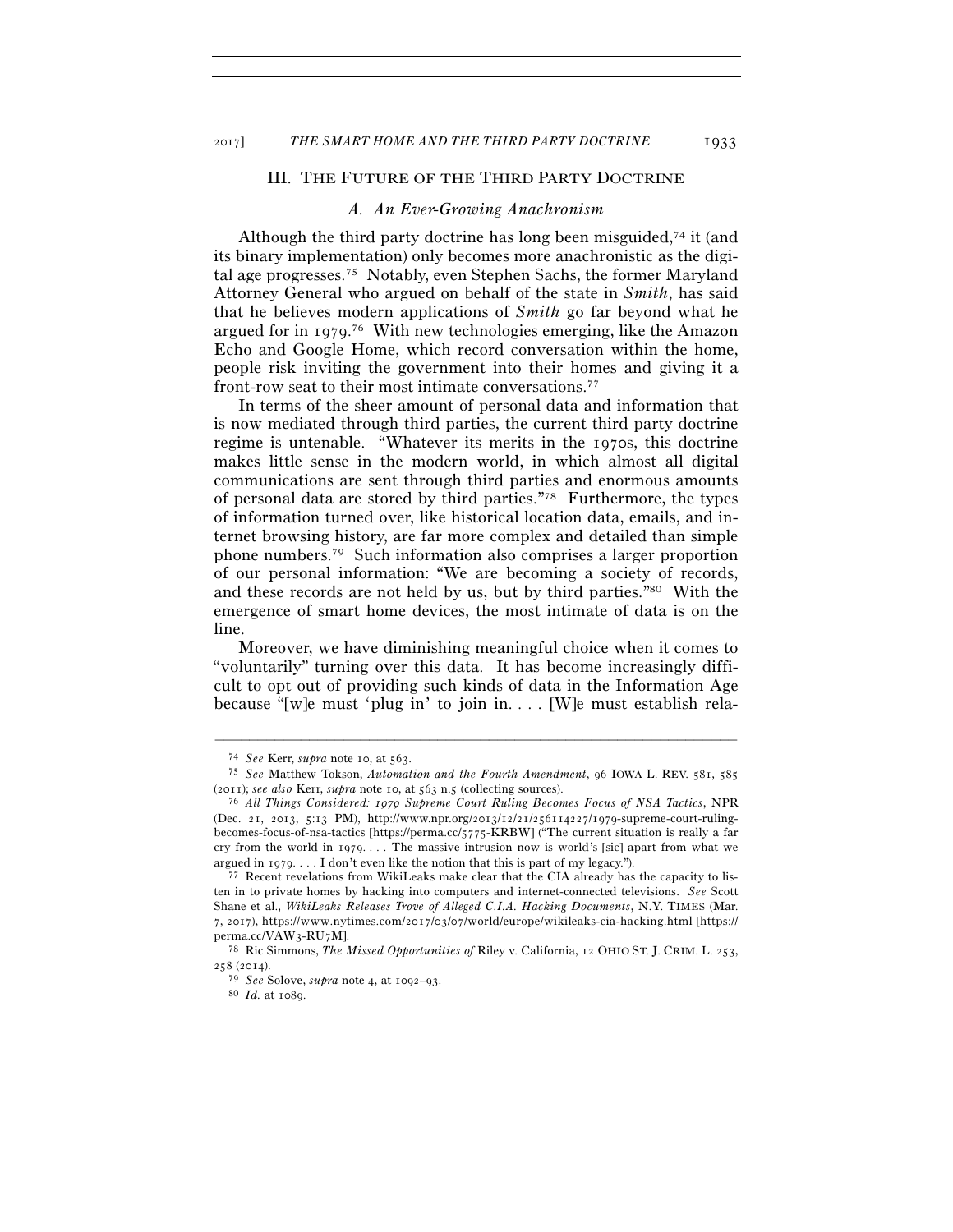tionships with a panoply of companies."81 This notion also touches on another critique of the third party doctrine — that the assumption of risk rationale of *Smith* rests on a false premise that individuals truly have a choice in whether to participate in such activities — giving Justice Marshall's *Smith* dissent renewed salience in the digital age. Recall that the cases upon which *Smith* is based (and *Smith* itself) relied on the voluntariness of the particular disclosures at hand.

### *B. Cracks in the Foundation*

Though courts periodically declined to extend *Smith* before *Jones*, 82 after *Jones*, "the drumbeat of [commentator] criticism has intensified,"83 and "state and federal courts have increasingly rejected the government's attempts to extend *Smith* to new forms of data."84 For example, in *United States v. Graham*,<sup>85</sup> the Fourth Circuit held that warrantless, extended collection of the defendants' cell site data was an unconstitutional search,<sup>86</sup> though this holding was later reversed en banc.87 In *United States v. Davis*, 88 the Eleventh Circuit found that there is a reasonable expectation of privacy in "even one point of cell site location data,"89 though the holding was later vacated en banc as well.90 Further, eleven state supreme courts have explicitly rejected the third party doctrine, and ten others have indicated a possibility of doing so in the future.<sup>91</sup> Though both major federal opinions in this regard were reversed en banc due to their rejection of the still-binding *Smith* precedent, they demonstrate an inclination on the part of these courts to take a more contextual approach when the third party doctrine implicates novel technologies. For example, the *Graham* court noted that the *Smith* Court itself had conducted a context-based *Katz*

<sup>81</sup> *Id.* 82 *See, e.g.*, United States v. Warshak, 631 F.3d 266 (6th Cir. 2010) (reasonable expectation of privacy in emails stored with internet service provider); *In re* Application of the U.S. for an Order Directing a Provider of Elec. Commc'n Serv. to Disclose Records to the Gov't, 620 F.3d 304, 317 (3d Cir. 2010) (declining to apply *Smith* to cell site location information since cell phone customers don't "voluntarily" share that information).

don't "voluntarily" share that information). 83 Tokson, *supra* note 75, at 585. 84 Hanni Fakhoury, Smith v. Maryland *Turns 35, but Its Health Is Declining*, ELEC. FRON-TIER FOUND. (June 24, 2014), https://www.eff.org/deeplinks/2014/06/smith-v-maryland-turns-35 -its-healths-declining [https://perma.cc/Z79N-QBSN]; *see* Lucas Issacharoff & Kyle Wirshba, *Re*storing Reason to the Third Party Doctrine, 100 MINN. L. REV. 985, 992 (2016).<br>
<sup>85</sup> 796 F.3d 332 (4th Cir. 2015), rev'd en banc, 824 F.3d 421 (4th Cir. 2016).<br>
<sup>86</sup> Id. at 360–61.<br>
<sup>87</sup> Graham, 824 F.3d at 424.<br>
<sup>87</sup> Tar

*Amendment and Its State Analogs to Protect Third Party Information from Unreasonable Search*, 55 CATH. U. L. REV. 373, 376, 395–405 tbls.1, 2 & 3 (2006).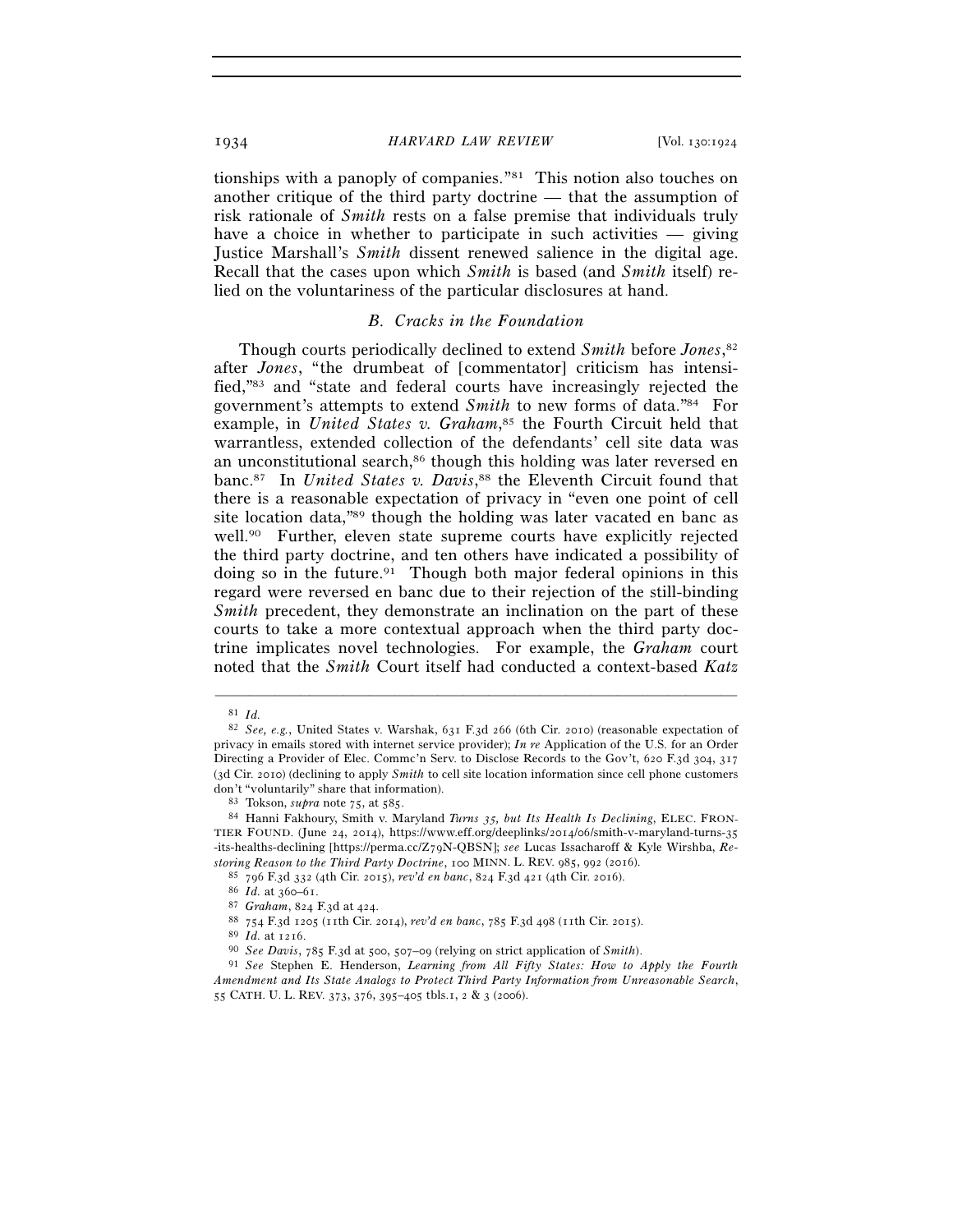analysis.92 However, their reversal indicates that the Supreme Court will have to be the first to reimagine the third party doctrine (and perhaps validate a more conceptual approach) before lower courts are able to do so.

## *C.* Riley v. California

Enter *Riley v. California*. 93 In *Riley*, the Supreme Court unanimously held that the warrantless search of an arrestee's cell phone was not a reasonable search, as it did not fall within the incident-to-arrest exception of the Fourth Amendment.<sup>94</sup> In so holding, the Court highlighted that cell phones are distinct from other physical objects that typically fall within the search-incident-to-arrest domain.95 The Court examined and explicitly differentiated several precedents that govern such searches and their application to the case at hand, including *United States v. Robinson*. 96 In declining to extend the holding in *Robinson* — which deemed arrestees' privacy interests significantly diminished by the arrest itself<sup>97</sup> — to searches of cell phones,<sup>98</sup> it noted that "neither of [*Robinson*'s] rationales has much force with respect to digital content on cellphones."99 The Court emphasized that "[cell] phones are based on technology nearly inconceivable just a few decades ago, when . . . *Robinson* w[as] decided."100 The Court differentiated *Robinson* on the grounds that cell phones implicate greater privacy concerns than those implicated by the ordinary objects envisaged in *Robinson* (like wallets, purses, cigarette packs, and so forth).<sup>101</sup>

In distinguishing cell phones from ordinary physical objects that can be searched incident to arrest without a warrant, the Court primarily focused on the quantitative and qualitative aspects that differentiate cell phones.102 In terms of quantitative differences, the Court underscored the enormous storage capacity of cell phones; the fact that cell phones can store so much personal information transforms what was once a minor search into a much more intrusive one.<sup>103</sup> Beyond sheer data capacity, the Court also noted that cell phones can store

<sup>–––––––––––––––––––––––––––––––––––––––––––––––––––––––––––––</sup> 92 United States v. Graham, 796 F.3d 332, 352–53 (4th Cir. 2015), *rev'd en banc*, 824 F.3d 421 (4th Cir. 2016).

<sup>93</sup> <sup>134</sup> S. Ct. 2473 (2014). 94 *Id.* at 2493. 95 *Id.* at 2491–93. 96 <sup>414</sup> U.S. 218 (1973).

<sup>97</sup> *See id.* at 235. 98 *Riley*, 134 S. Ct. at 2485. 99 *Id.* at 2484. 100 *Id.*<sup>101</sup> *Id.* at 2488–89. 102 *See id.* at 2489–91. 103 *Id.* at 2489.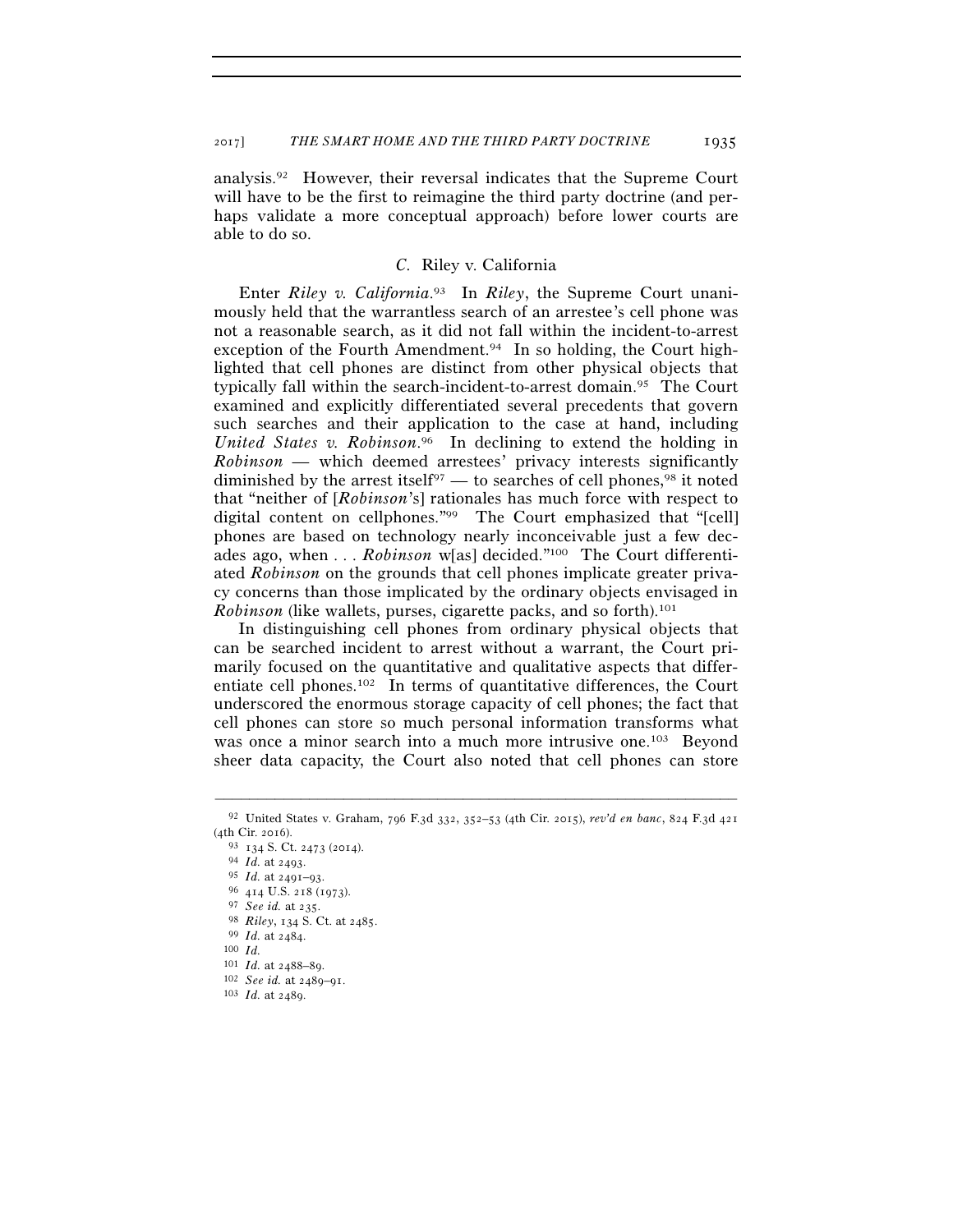many different *types* of information — including calendars, internet browsing history, text messages, detailed location history, photos, personal apps, and so on — which, taken together, can offer a rather comprehensive portrait of someone's private life.104 The Court also rejected the United States' contention that an officer should be able to search an arrestee's call log; the United States had based its argument on *Smith*. The Court differentiated *Smith* on the grounds that cell phone call logs contain more detailed information than just phone numbers.105

### *D.* Riley*'s Implications for the Third Party Doctrine*

To some, *Riley* seemed like the long-awaited update the Court's Fourth Amendment jurisprudence had desperately needed. It was praised as bringing the Court into "the digital age and fundamentally chang[ing] how the Constitution protects our privacy."106 However, it is important to remember that while its language may be somewhat sweeping, the holding of the opinion is relatively narrow. Likely anticipating the potentially far-reaching consequences of its language, the Court expressly limited its holding to searches incident to arrest by noting that its decision "do[es] not implicate the question whether the collection or inspection of aggregated digital information amounts to a search under other circumstances."107 Regardless, the language of *Riley* touches on the above concerns about the third party doctrine in a way that is hard to ignore.

First, Chief Justice Roberts grounded his discussion of *Robinson*'s inapplicability by pointing out the span of time that had elapsed between the opinions and the intervening change in the technological landscape.108 Courts that have declined to strictly apply *Smith* have also used similar language and framing.109 Furthermore, Chief Justice Roberts's exposition of the qualitative and quantitative differences of cell phone data that implicate arrestees' privacy interests could also be read to implicate the third party doctrine. Though the Court in *Riley* did not conduct a *Katz* reasonable expectation of privacy inquiry, its

<sup>&</sup>lt;sup>104</sup> *See id.* at 2489–90.<br><sup>105</sup> *See id.* at 2492–93.<br><sup>106</sup> *How the Supreme Court Changed America This Year*, POLITICO MAG. (July 1, 2014), http:// www.politico.com/magazine/story/2014/07/how-the-supreme-court-changed-america-this-year -108497?0=2 [https://perma.cc/DC9A-7HSJ] (comments of Professor Stephen Vladeck).<br>
<sup>107</sup> *Riley*, 134 S. Ct. at 2489 n.1.<br>
<sup>108</sup> *Id.* at 2484.<br>
<sup>109</sup> *See*, *e.g.*, Klayman v. Obama, 957 F. Supp. 2d 1, 37 (D.D.C. 2013),

<sup>(</sup>D.C. Cir. 2015) ("[T]he *Smith* pen register and the ongoing NSA Bulk Telephony Metadata Program have so many significant distinctions between them that I cannot possibly navigate these uncharted Fourth Amendment waters using as my North Star a case that predates the rise of cell phones.").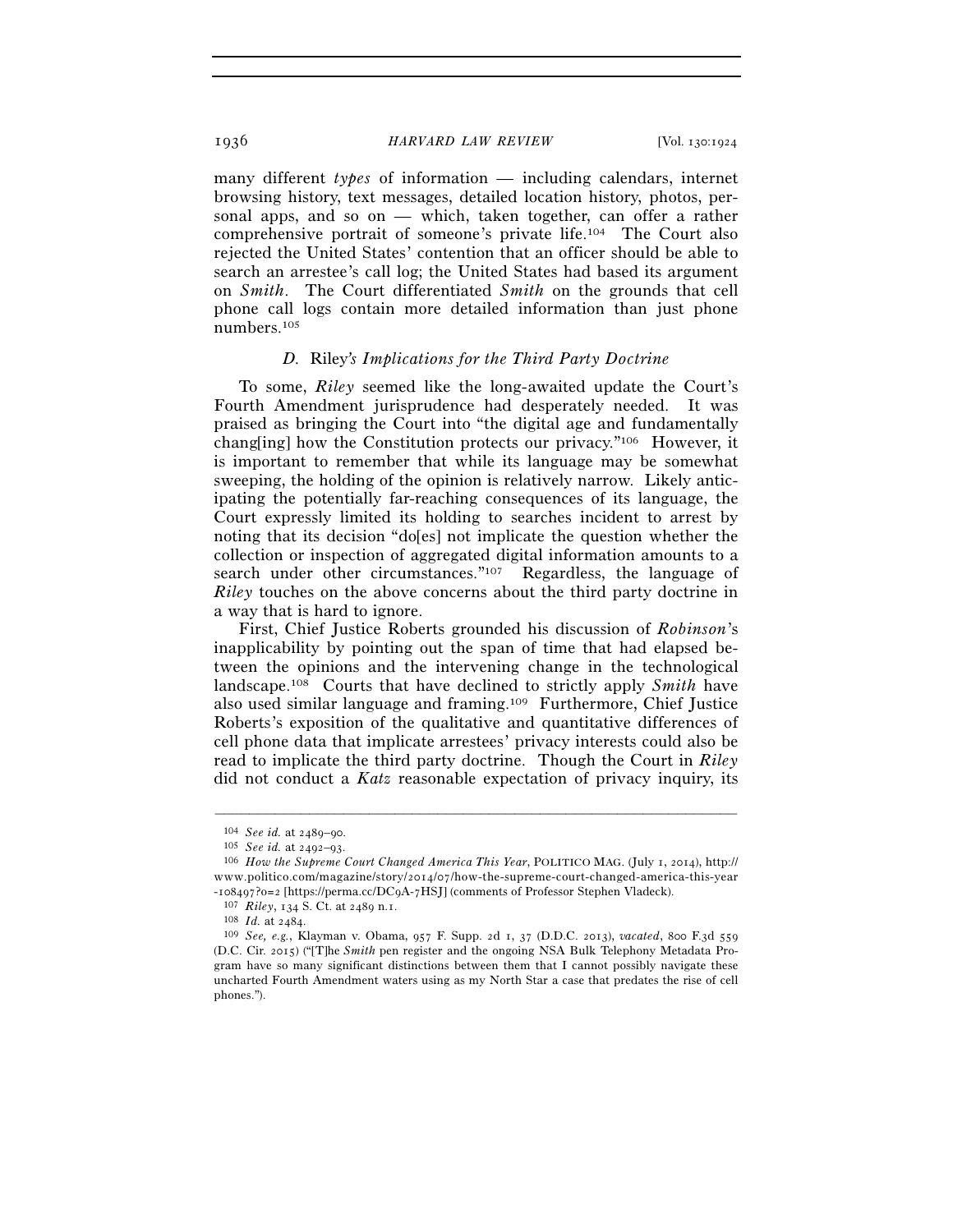reasoning was based on balancing "the degree to which [a search] intrudes upon an individual's privacy" and government interests.110

While *Riley* did not explicitly address reasonable expectations of privacy, its underlying intuitions are quite similar. Again, its language is reminiscent of the criticisms leveled against modern applications of *Smith*. For example, one could analogize the Court's emphasis on the "immense storage capacity"111 of cell phones to *Smith* critics' discomfort with the ever-growing amount and kinds of information shared with third parties.<sup>112</sup> Also, the Court's discussion of the "pervasiveness" of cell phones<sup>113</sup> further implicates *Smith* criticisms that highlight the growing extent to which detailed personal information must be shared with third parties to participate in modern life.<sup>114</sup> Furthermore "[t]he Court's analysis of the *qualitative* differences with data implies . . . that certain types of information are deserving of special protection."115 Again, the Court's contention that the capability of cell phones to amass many different *types* of information implicates heightened privacy interests is suggestive of the concern that the third party doctrine increasingly captures types of information it was not meant to.

Perhaps most telling of the connection between *Riley* and the reasonable expectation of privacy framework is the Court's reasoning in denying the Government's argument that it should be able to search arrestees' call logs. The Government relied on *Smith* for this proposition, but the Court differentiated *Smith* by saying that "call logs typically contain more than just phone numbers; they include any identifying information that an individual might add."116 The Court's reasoning implies that different (more informative) kinds of information should be entitled to greater Fourth Amendment protection than that granted in *Smith*, as they implicate greater privacy concerns.

Lastly, the Court in *Riley* used language very similar to that of *Maynard* and Justice Sotomayor's exposition of the mosaic theory in her *Jones* concurrence (which the Court in fact cited<sup>117</sup>) when discussing the kinds of detailed, personal information cell phone data could

<sup>&</sup>lt;sup>110</sup> *Riley*, 134 S. Ct. at 2484 (quoting Wyoming v. Houghton, 526 U.S. 295, 300 (1999)).<br>
<sup>111</sup> *Id.* at 2489.<br>
<sup>112</sup> *See supra* section III.A, pp. 1933–34.<br>
<sup>113</sup> *Riley*, 134 S. Ct. at 2490.<br>
<sup>114</sup> *See supra* sectio *Court Sets Out Fourth Amendment for Digital Age*, SCOTUSBLOG (June 26, 2014, 6:07 PM), http://www.scotusblog.com/2014/06/symposium-in-riley-v-california-a-unanimous-supreme-court -sets-out-fourth-amendment-for-digital-age/ [https://perma.cc/9XCS-BCQB]. 116 *Riley*, 134 S. Ct. at 2493. 117 *Id.* at 2490.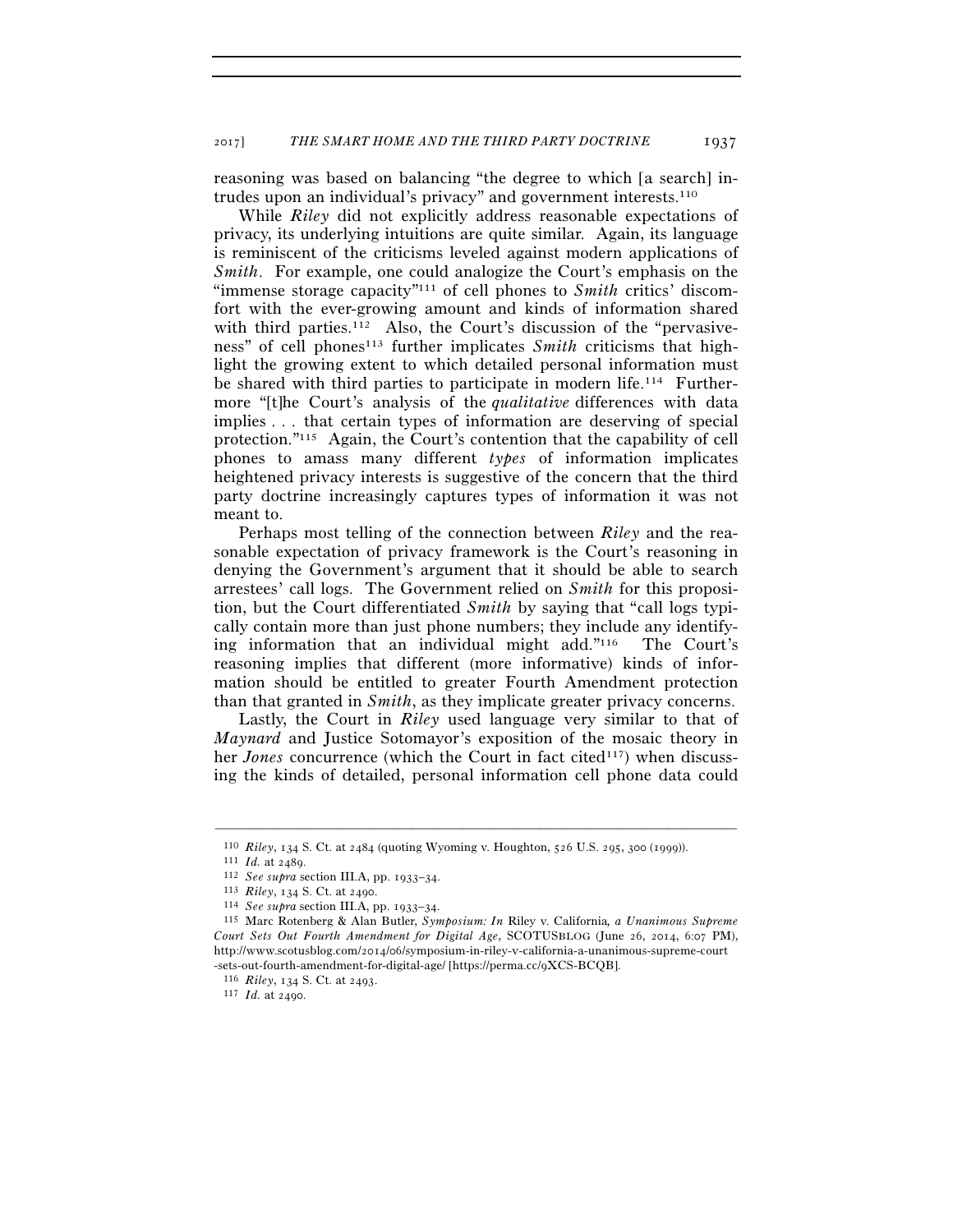reveal in the aggregate.118 Interestingly, in *Riley*, it is in this discussion where the footnote disclaiming any direct application to the third party doctrine is found.<sup>119</sup>

# IV. A WAY FORWARD: A "SMART HOME" CASE STUDY INTO HOW THE THIRD PARTY DOCTRINE CAN (AND MUST) BE BROUGHT INTO THE TWENTY-FIRST CENTURY

So where does this leave us? While some contend that *Riley* "takes clear aim" at the third party doctrine,<sup>120</sup> others are not so sure.<sup>121</sup> Courts also seem to have taken notice of *Riley*'s implications for the doctrine. For example, in her dissenting opinion in *Davis*, Judge Martin underscored *Riley* to support her contention that the court should not have mechanically applied *Smith* in light of extraordinary technological advances.122

# *A. The Third Party Doctrine is Here to Stay . . . for Now*

The sweeping language of *Riley* likely indicates a willingness on the part of the Court to reimagine the doctrine in the near future though not abandon it completely. Several factors demonstrate this unwillingness to abandon the doctrine. First, the Court disclaimed Smith implications in *Riley*.<sup>123</sup> Also, the Court has passed up opportunities to directly address the doctrine before.124 Regardless of its inclination concerning the doctrine, the Court will not have to decide the issue until a relevant case is before it. Aside from the *Jones* concurrence, the fact that lower courts show increased willingness to substitute the doctrine's current binary application with a more contextual approach (though such opinions have been later reversed on stare decisis grounds), $125$  along with the exponential proliferation of technology that necessitates third-party information sharing for daily life, underscores the necessity of a rethinking of the doctrine by the Court. The smart home context represents an area that is especially problematic and presents an ideal opportunity to do so.

<sup>118</sup> *See id.* at 2489–90. 119 *Id.* at 2489 n.1.

<sup>120</sup> Rotenberg & Butler, *supra* note 115.

<sup>121</sup> *See How the Supreme Court Changed America This Year*, POLITICO MAG. (July 1, 2014), http://www.politico.com/magazine/story/2014/07/how-the-supreme-court-changed-america-this

<sup>-</sup>year-108497?0=2 [https://perma.cc/DC9A-7HSJ] (comments of Professor Barry Friedman).<br>
<sup>122</sup> See United States v. Davis, 785 F.3d 498, 537–38 (11th Cir. 2015) (Martin, J., dissenting).<br>
<sup>123</sup> See Riley, 134 S. Ct. at 2489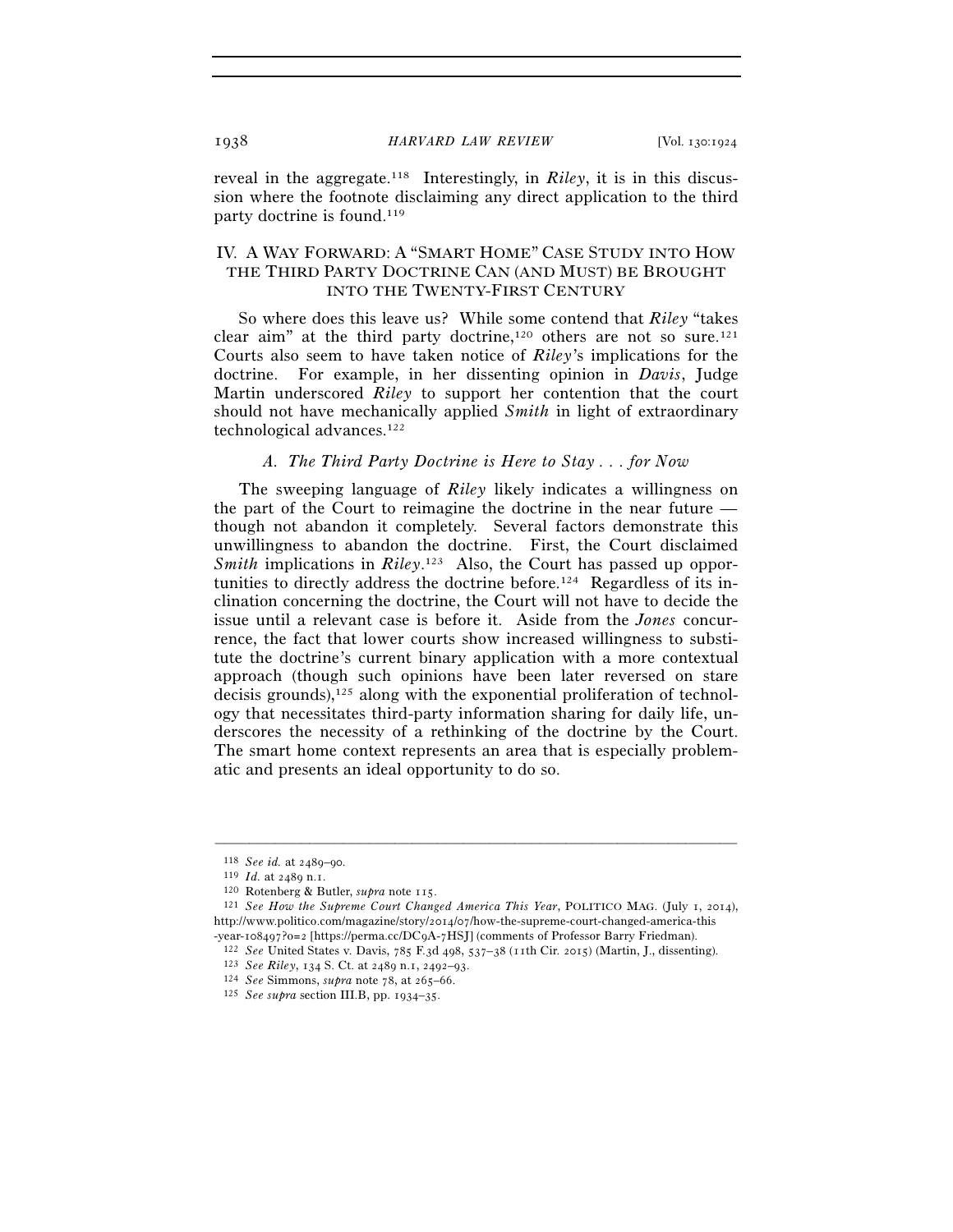#### 2017] *THE SMART HOME AND THE THIRD PARTY DOCTRINE* 1939

### *B. Smart Homes and the Third Party Doctrine*

*1. What is a Smart Home? —* The emergence of home automation — otherwise known as the smart home — is a natural step in the rapid growth of the "Internet of Things" — the proliferation of everyday products that connect to the internet.126 Unsurprisingly, the rise of the Internet of Things has alarmed many privacy and security advocates, as hackers could be privy to — and possibly gain control of the information gathered by an ever-ballooning array of devices, from vehicles to appliances to pacemakers.127 This alarm is magnified in the smart home context, as the data to be protected is of a much more personal and sensitive nature. Especially alarming is the fact that this information is disseminated across a multitude of third parties.128

Smart home devices, and the technology that supports them, have experienced a boom in popularity over the past couple years.129 For the purposes of this discussion, I will focus on two types of smart home technologies: voice assistants and video security. Voice assistants like the Amazon Echo or Google Home act as smart home "hubs," from which one can control lighting and temperature, conduct internet searches, and order groceries, among other things, all by using only one's voice.130 Smart security cameras, like the Nest Cam, "begin recording and transmitting audio [and video] when turned on, and are designed to continue recording and transmitting data 100% of the time or until manually turned off."131 The user can then remotely watch a live stream of the security footage from an application on their mobile device and may purchase longer-term cloud-based video storage.132

*2. Third Party Doctrine Implications. —* Whenever you make a voice request, your voice assistant device wakes up and records your

<sup>126</sup> *See* Bill Wasik, *In the Programmable World, All Our Objects Will Act as One*, WIRED (May  $14$ , 2013, 6:30 AM), https://www.wired.com/2013/05/internet-of-things-2 [https://perma.cc /2 X J C-ULY 4].<br><sup>127</sup> Andreas Jacobsson, *IoT, Security and Privacy*, MEDIUM (June 14, 2016), https://medium.com

<sup>/@</sup>iotap/internet-of-things-security-and-privacy-78bcoa41881b [https://perma.cc/EW83-CXK8]; Wasik, *supra* note 126.<br><sup>128</sup> *See* Jacobsson, *supra* note 127.<br><sup>129</sup> Ry Crist, *Home Automation Buying Guide*, CNET (Mar. 3, 2015, 3:33 PM),

https://www.cnet.com/news/smart-home-buying-guide-home-automation/ [https://perma.cc/7TTN -P33Q]. 130 *See* Rich Jaroslovsky, *Google Home vs. Amazon Echo Is a Battle of Smarts and Skills*, OB-

SERVER (Jan. 17, 2017, 7:00 AM), http://observer.com/2017/01/google-home-versus-amazon-echoreview/ [https://perma.cc/KGM7-4VE3].<br><sup>131</sup> STACEY GRAY, FUTURE OF PRIVACY FORUM, ALWAYS ON: PRIVACY IMPLICATIONS

OF MICROPHONE-ENABLED DEVICES 6 (2016) (emphasis omitted), https://fpf.org/wp-content /uploads/2016/04/FPF\_Always\_On\_WP.pdf [https://perma.cc/W3SR-SNXB]. 132 Brian Barrett, *Nest Cam Outdoor Fixes the Security Camera's Biggest Fault,* WIRED

<sup>(</sup>July 14, 2016, 2:06 PM), https://www.wired.com/2016/07/nest-cam-outdoor [https://perma.cc/S6AN  $-S<sub>2</sub> NQ$ ].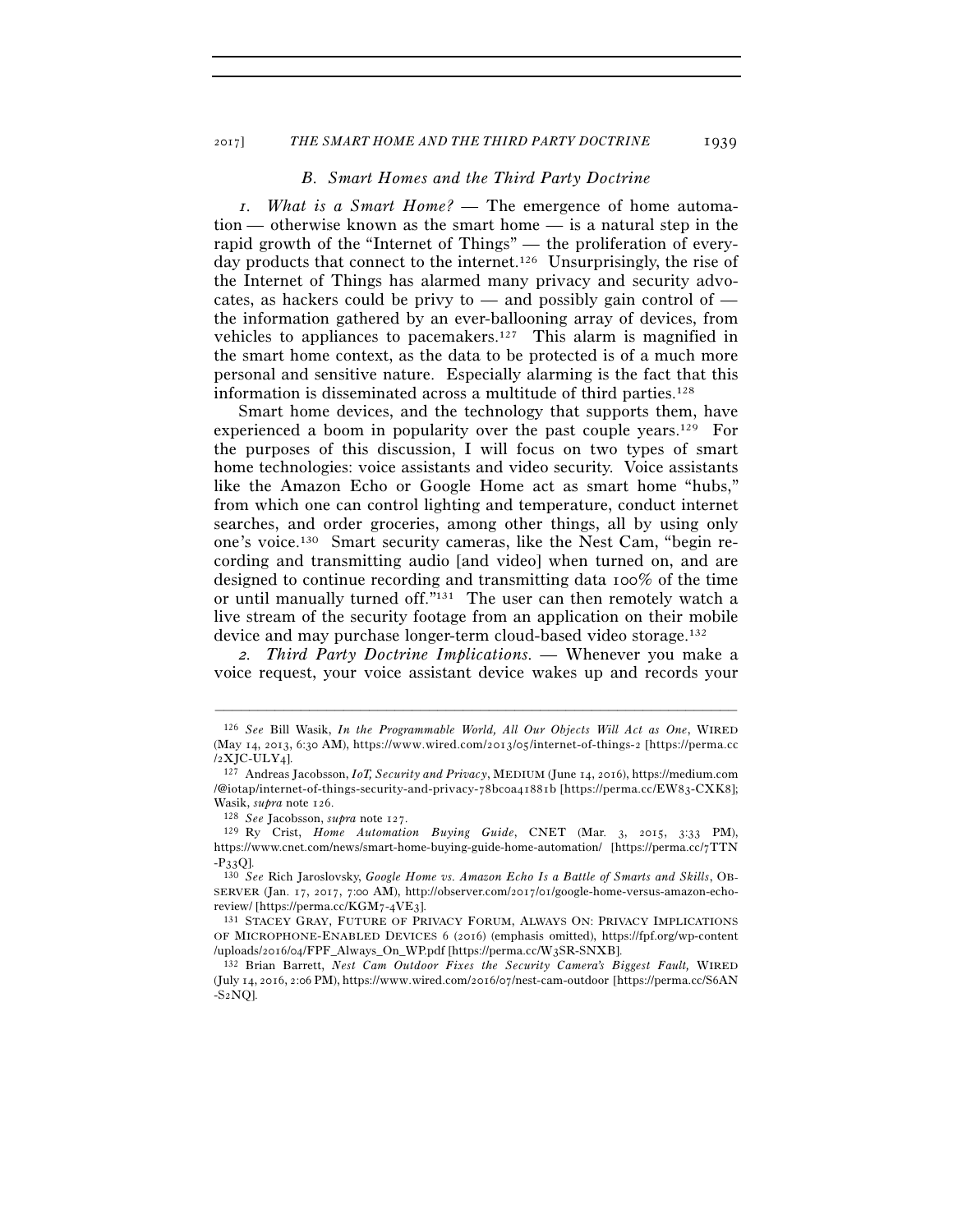utterance and transmits that recording file to its home base (be that a server run by Amazon, Google, or others) to process your request. For this function to work, each product needs a specific "wake word" (for the Amazon Echo, that's "Alexa") so it knows when to begin recording.133 Otherwise, even though it is always listening, it is constantly overwriting any background chatter it may hear.134 Recorded utterances and requests are stored on that respective company's servers and associated with the user's account, so as to enable the device to better recognize a user's voice or speech patterns and respond to commands more seamlessly.<sup>135</sup> This data is stored unless the user deletes it. Microsoft's Cortana assistant takes it a bit further and is always listening (and includes cloud storage of data).136

The third party doctrine implications here should be somewhat self-evident by this point. The Echo and devices like it offer law enforcement a window into your home. It is not hard to argue that Echo users voluntarily conveyed this information to a third party. The concerns expressed in *Riley* and Justice Sotomayor's *Jones* concurrence are also reflected — if not magnified — in this context. First, this technology was inconceivable at the time of *Smith* and its antecedents. Second, echoing Chief Justice Roberts's critique in *Riley*, this information is light years beyond the types and amounts of information being shared during the time of *Smith* and *Miller*, both quantitatively and qualitatively speaking. "With dozens of daily interactions recorded in the app's history it grows to quite an archive  $\dots$ ."<sup>137</sup> Use of this device can allow companies like Amazon to create a comprehensive profile of the user and her activities, including — but not limited to — her health profile (health monitoring apps), whereabouts (calendar), activities (to-do lists), political leanings (which news sites she frequents), and even possibly her innermost thoughts (think of the one-off Google or WebMD searches you would prefer not to broadcast). One Echo user muses that "[a] few days after my wife and I discussed ba-

<sup>133</sup> Richard Baguley & Colin McDonald, *Appliance Science: Alexa, How Does Alexa Work? The Science of the Amazon Echo*, CNET (Aug. 4, 2016, 5:00 AM), https://www.cnet.com /news/appliance-science-alexa-how-does-alexa-work-the-science-of-amazons-echo/ [https://perma .cc/TFS2-FNW3]. 134 Christopher Mele, *Bid for Access to Amazon Echo Audio in Murder Case Raises Privacy* 

*Concerns*, N.Y. TIMES (Dec. 28, 2016), https://www.nytimes.com/2016/12/28/business/amazon -echo-murder-case-arkansas.html [https://perma.cc/5J7L-TK35]. 135 Joseph Jerome, *Alexa, Is Law Enforcement Listening?*, CDT (Jan. 4, 2017),

https://cdt.org/blog/alexa-is-law-enforcement-listening/ [https://perma.cc/F3X5-ZFCH]. 136 Michael Justin Allen Sexton, *Cortana Is Listening*, TOM'S HARDWARE (Aug. 10, 2015, 2:<sup>00</sup>

PM), http://www.tomshardware.com/news/cortana-is-watching,29791.html [https://perma.cc/P65D -FETG].

<sup>137</sup> Rory Carroll, *Goodbye Privacy, Hello "Alexa": Amazon Echo, the Home Robot Who Hears it All*, THE GUARDIAN (Feb. 21, 2017, 12:42 PM), https://www.theguardian.com/technology /2015/nov/21/amazon-echo-alexa-home-robot-privacy-cloud [https://perma.cc/VM8A-CYUD].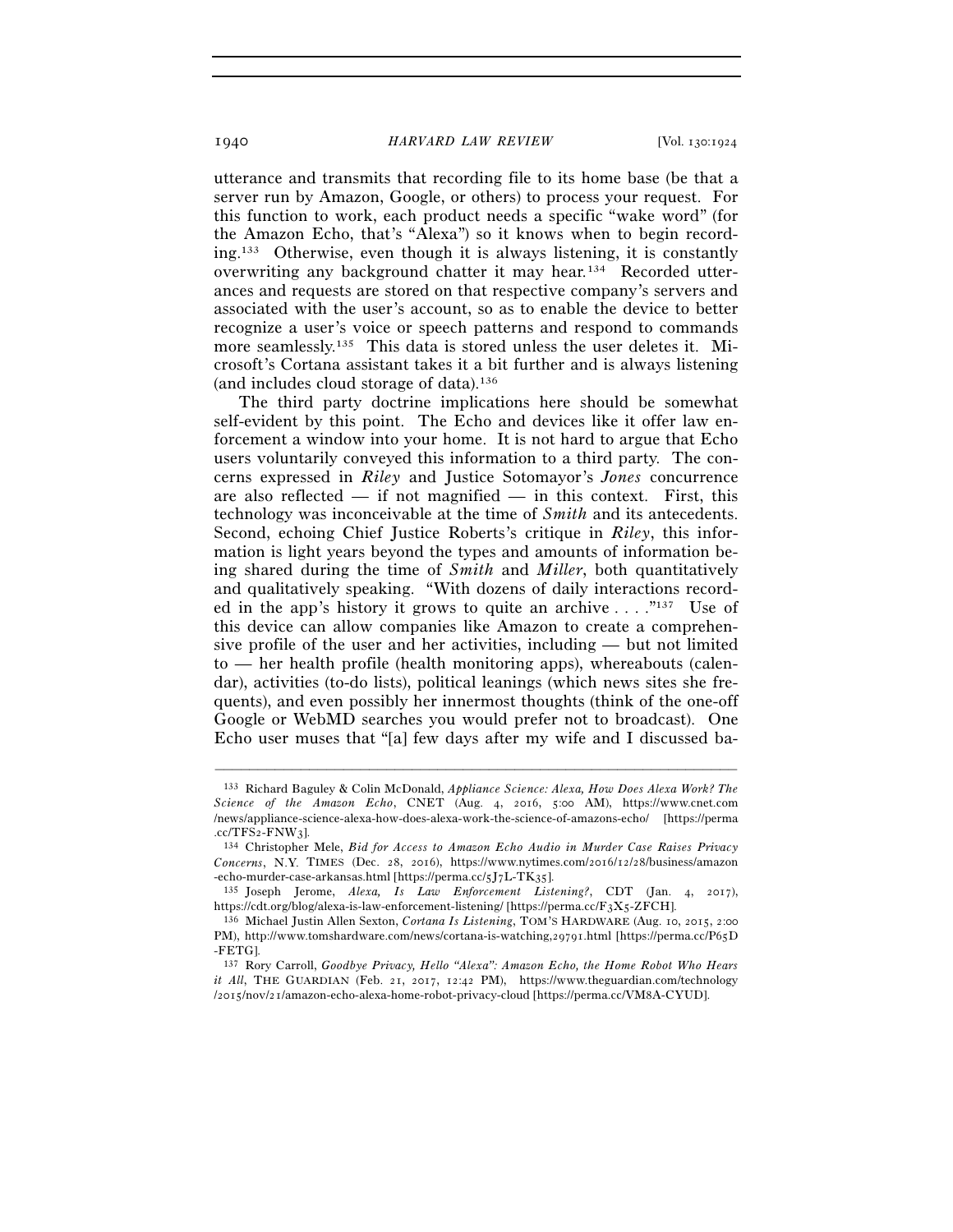bies, my Kindle showed an advertisement for Seventh Generation diapers."138 It is important to recall that the *Smith* Court stressed the contentless nature of the information collected by pen registers in holding there was no reasonable expectation of privacy.139

This thought exercise is not pure conjecture. Law enforcement has already tried to obtain Echo recordings from Amazon. In late 2015, a police department issued a warrant to Amazon for Echo audio recordings to facilitate a murder investigation; the Echo was located at the home where the victim's body was found.<sup>140</sup> "This appears to be a first-of-its-kind case and we are sure to see many more of these types of inquiries in the future."141 While Amazon staunchly refused to turn over the data here, that may not always be the case.142 It is also important to note that, had the police been able to obtain the information without a warrant, that likely would not have constituted a search under the third party doctrine as it stands.143 In this vein, police did not need a warrant to obtain evidence of the suspect's water usage which turned out to be pivotal — from his utility company as recorded by his smart water meter.144

Similar concerns apply in the smart-security-camera context. The innovation of smart security cameras is that they can stream live footage of your home (via an app) to a mobile device. They also offer the option to store footage on the cloud for a certain period of time. One of the Echo's saving graces, at least from a consumer privacy standpoint, is that it is not continuously recording (and relaying this information to Amazon). By contrast, smart security cameras have to constantly record in order to perform their function. It goes without saying that this state of affairs takes the above *Riley* considerations and magnifies them by orders of magnitude. Now, you don't just have voice snippets. You have a high-fidelity audiovisual feed of the inside of someone's home. This technology renders the mosaic theory redundant: why piece together a mosaic when you can have a highresolution 3D image delivered? One could argue that users could just opt out of cloud storage, but one primary feature of having a security camera system is being able to review recorded footage at a later time, and local data storage is becoming less and less common as companies

<sup>&</sup>lt;sup>138</sup> *Id. Phenomenonis 139 See supra* text accompanying notes 43–45.

<sup>&</sup>lt;sup>140</sup> Mele, *supra* note 134.<br><sup>141</sup> Sarah Buhr, *An Amazon Echo May Be the Key to Solving a Murder Case*, TECHCRUNCH (Dec. 27, 2016), https://techcrunch.com/2016/12/27/an-amazon-echo-may-be-the-key-to-solving-a -murder-case/ [https://perma.cc/LJ4L-A9EU]. 142 *See* Jerome, *supra* note 135.

<sup>143</sup> *See id.* 

<sup>144</sup> *See* Buhr, *supra* note 141; Jerome, *supra* note 135. *See generally* Duarte, *supra* note 9 (analyzing smart meter use and implications).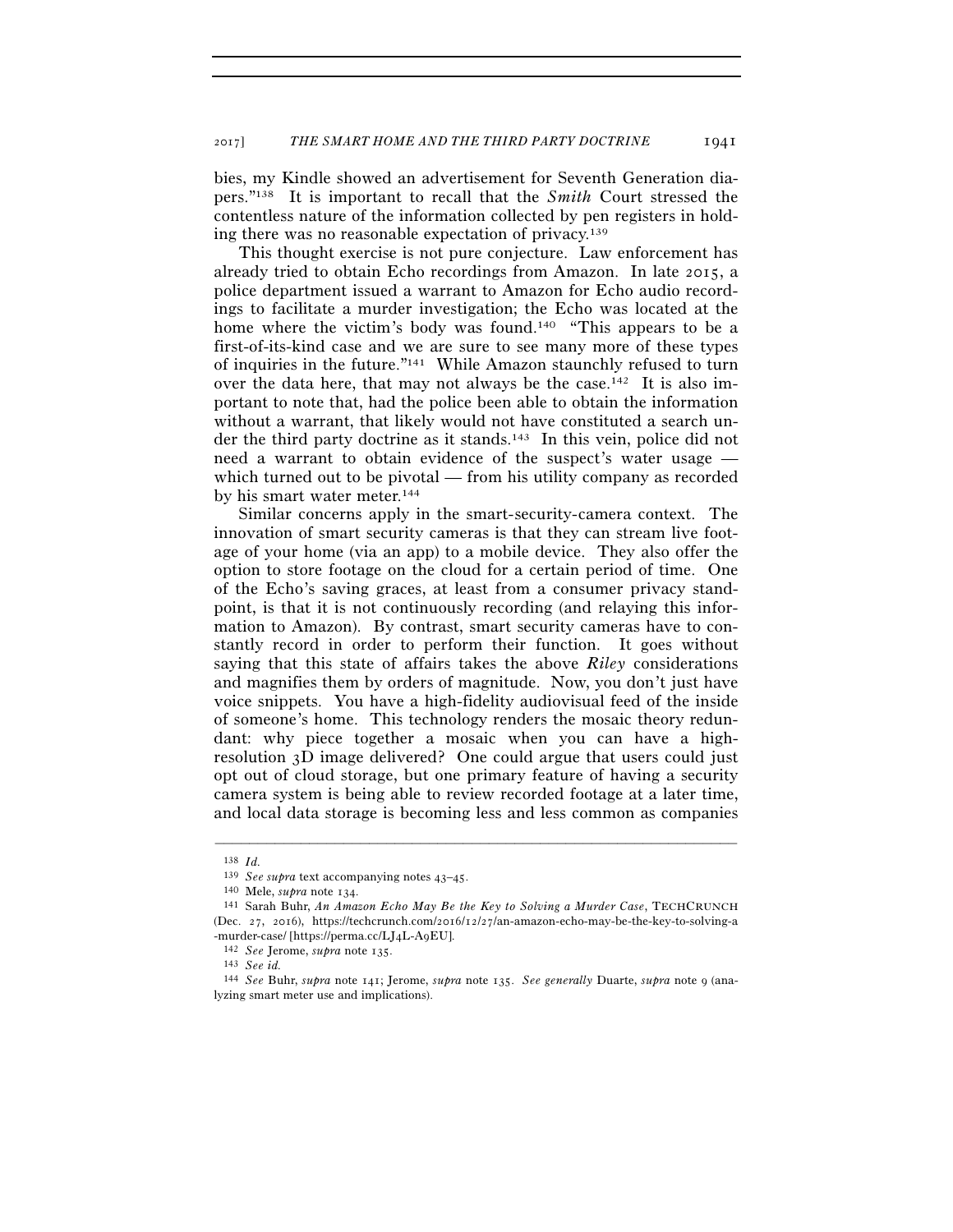like Apple increasingly nudge users toward use of the cloud.145 Use of Apple's new Home app, which serves as a smart home control hub and is automatically included on mobile devices running iOS 10, also requires the use of iCloud.146

### *C. Back to Basics:* Katz *and* Smith *as a Way Forward*

The foregoing case study of smart homes in a post-*Riley* world where the third party doctrine still persists is not meant to serve as a mere parade of horribles. Rather, it is useful in two respects: First, it puts the increasingly untenable stature of the present binary interpretation of *Smith* into stark relief. Second, it demonstrates a confluence of factors that may be impossible for the Court to ignore, forcing it to bring the third party doctrine into the twenty-first century.

*1. The Home. —* Under Fourth Amendment jurisprudence, the home has always reigned supreme. The Supreme Court has repeatedly underscored this fact. As recently as 2013, Justice Scalia noted, "when it comes to the Fourth Amendment, the home is first among equals. At the Amendment's 'very core' stands 'the right of a man to retreat into his own home and there be free from unreasonable governmental intrusion.'"147 Increased attention paid to more *Katz*-like conceptions of privacy as tied to the individual has not compromised the primacy of the home in the Court's eyes.

The natural question, then, is what is the Court to make of the smart home? Not only are the *Riley* concerns directly implicated (and magnified) in this context, but the inner sanctum of the home, bit by bit, has also been voluntarily conveyed to third parties. This state of affairs seems like the zenith of the conflict between the third party doctrine and the digital age. Given the foregoing discussions of *Riley* and the seeming willingness of the Court to apply more contextual privacy analyses here, it is unlikely that, when confronted with such a case, the Court would apply the simplistic third party doctrine binary and move on.

That is not to say that the Court would revert to a pre-*Katz* property binary in its stead by holding that smart homes, as opposed to other modern technologies, are deserving of exemption from the third party doctrine because of the special status of the home. The *Katz* opinion itself, while recognizing expectations of privacy within the

<sup>–––––––––––––––––––––––––––––––––––––––––––––––––––––––––––––</sup> 145 *See* Ryan Watzel, Riley*'s Implications for Fourth Amendment Protection in the Cloud*, 124

<sup>&</sup>lt;sup>146</sup> Jeff Benjamin, *iOS 10: How to Use the New Home App to Control HomeKit Devices*, 9TO5MAC (Sept. 23, 2016, 3:22 PM), https://9to5mac.com/2016/09/23/ios-10-how-to-use-new-home

 $147$  Florida v. Jardines, 133 S. Ct. 1409, 1414 (2013) (quoting Silverman v. United States, 365 U.S. 505, 511 (1961)).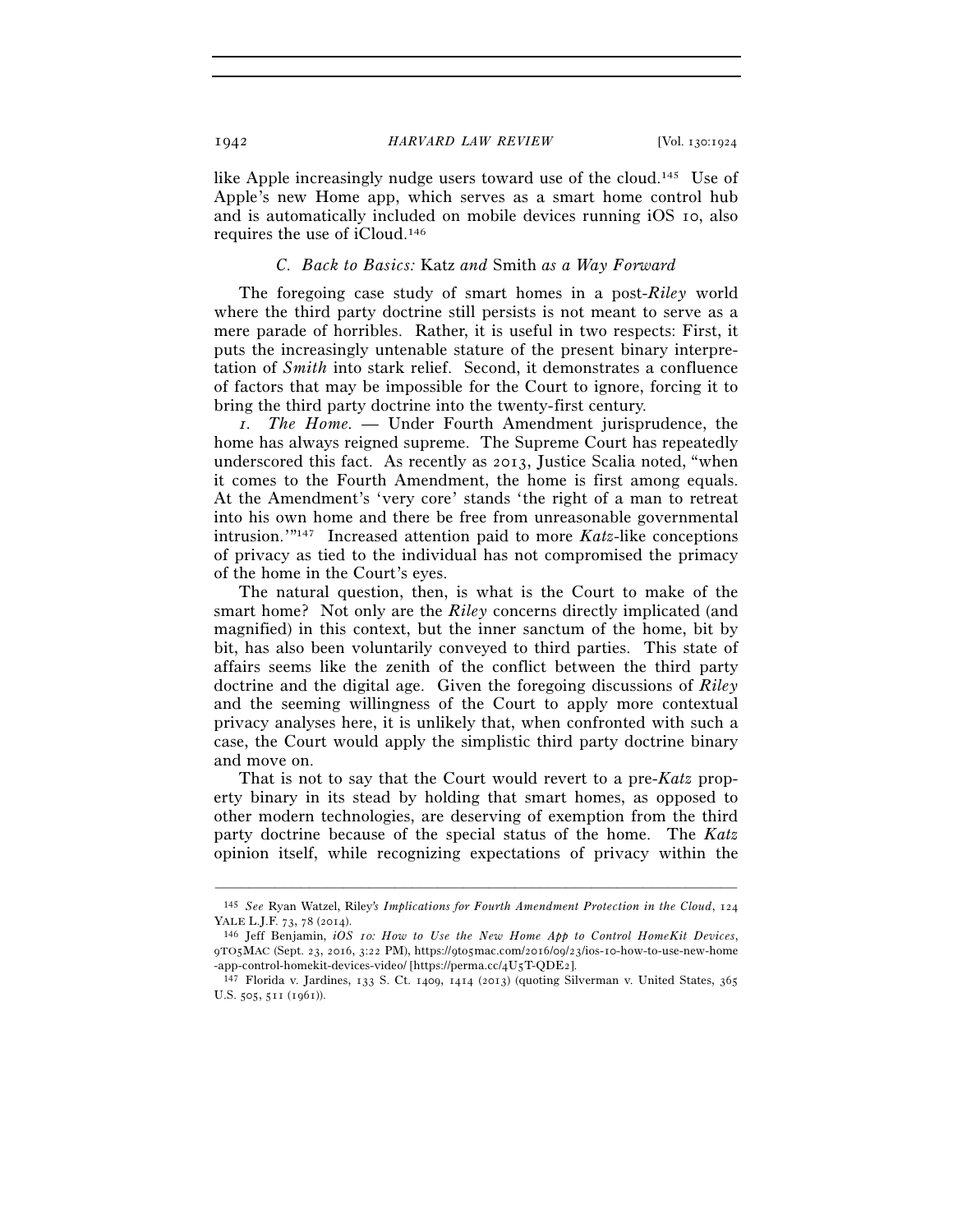home as reasonable, explicitly provided for an exception for things "knowingly expose[d]" to the outside world.148 Therefore, using the home aspect of smart homes as the doctrinal solution here gets us into some murky territory.

The merit of the "home" angle in this context is not its usefulness as a potential doctrinal hook for the Court. Rather, it takes the third party doctrine concerns the Court has already expressed, magnifies them, and applies them to an area the Court is most willing to protect. This juxtaposition arranges a constellation of factors in a way that would be hard for the Court to overlook. It may very well be the catalyst that finally pushes the Court to directly confront the increasingly untenable third party doctrine. That said, we still need an account of how it could go about doing that.

*2. One Step Backward, Two Steps Forward. —* It is interesting to note that *Katz*, and by extension *Smith*, came out of a needed response to shifting technology and social norms.149 Fortunately, if the Court did wish to update the third party doctrine accordingly, it would not have to look further than its own precedent in *Smith*, and by extension *Katz*. In doing so, the Court can undo the slow calcification of the disclosure binary that took place from *Katz* to *Smith* and beyond.

Understanding how precedent may enable a path forward requires recalling that the *Smith* Court still applied the two-pronged *Katz* reasonable expectation of privacy test to a particular set of facts. As the Fourth Circuit has noted: "[W]hether an individual has a reasonable expectation of privacy . . . is '[t]he "touchstone" of Fourth Amendment analysis[.]' . . . [T]he third-party doctrine was not devised to side-step this question  $\dots$  ."<sup>150</sup> This decision was subsequently vacated for its refusal to apply the *Smith* binary as understood, further underscoring the fact that the Supreme Court will have to be the one to propose a new framework for the third party doctrine.151

In reexamining the third party doctrine, it will be important to trace the doctrinal underpinnings of *Smith*. Upon further examination, it becomes clearer that the current binary conception of the third party doctrine was cobbled together from a line of cases that took differing aspects of personal privacy into account and applied them to specific circumstances. "*Katz* was supposed to restore the equilibrium between the individual and his government that had existed . . . .

<sup>148</sup> Katz v. United States, 389 U.S. 347, 351 (1967). 149 *See supra* text accompanying notes 23–25. 150 United States v. Graham, 796 F.3d 332, 360 (4th Cir. 2015) (third and fourth alterations in original) (quoting United States v. Bynum, 604 F.3d 161, 164 (4th Cir. 2010)), *rev'd en banc*, 824

F.3d 421 (4th Cir. 2016). 151 *Graham*, 824 F.3d at 437–38 (citing United States v. Jones, 132 S. Ct. 945, 957 (2012) (Sotomayor, J., concurring)).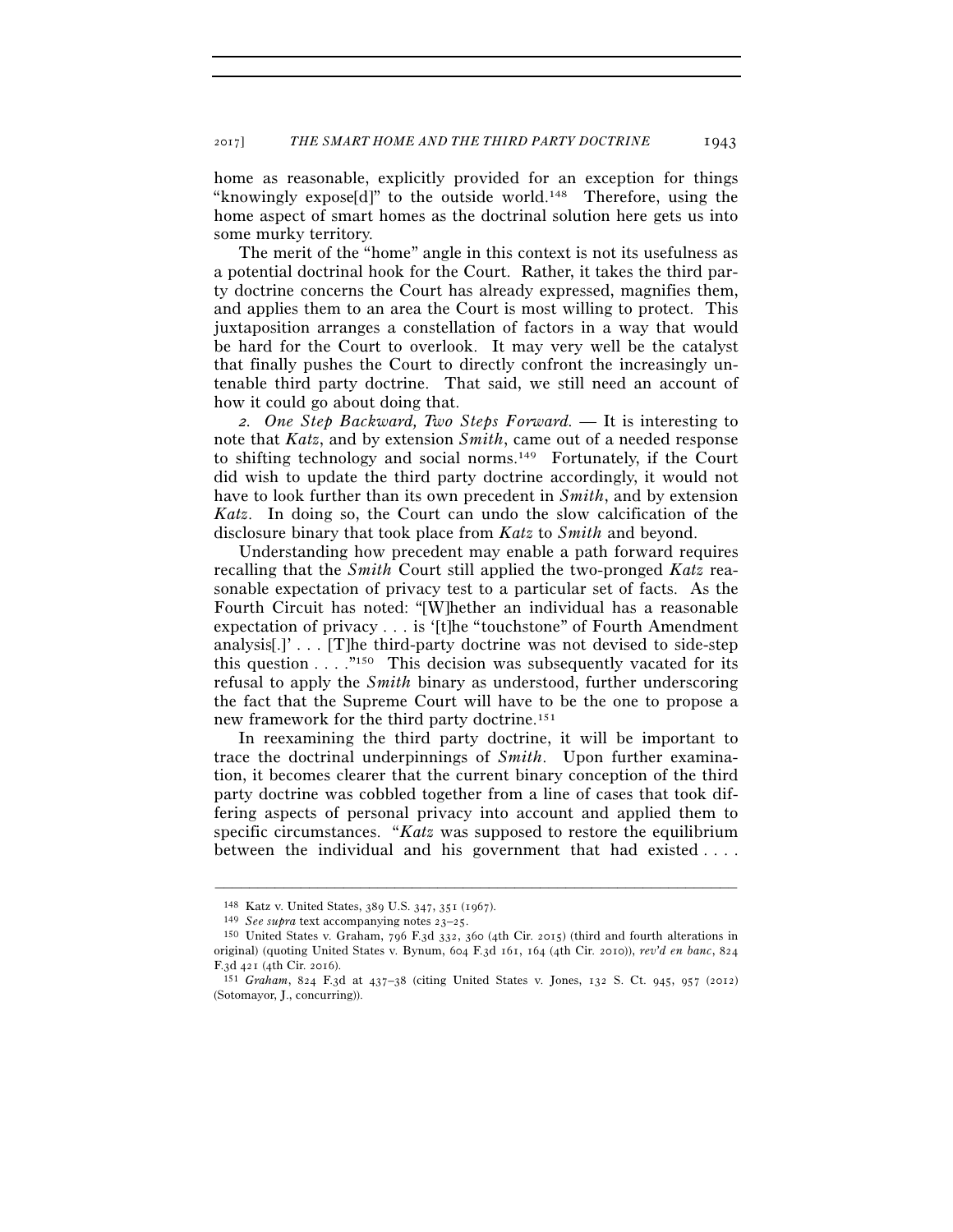Ironically, *Katz* . . . has become the theoretical basis for ratifying the government's expanded ability to gather information about us."152

It is important to recall that the *Smith* Court itself applied the *Katz* test and explained why Smith's expectation of privacy was unreasonable, focusing on voluntariness of disclosure and nonsensitivity of the information.153 In addition, it relied on *Miller* and other government informant cases for the contention that voluntary disclosure forfeited Fourth Amendment protection in that case.154 Therefore, in keeping with the *Smith* opinion, the Court can (and should) apply the reasonable expectation of privacy test when evaluating whether the third party doctrine should apply to a particular situation. Doing so does not have to be especially burdensome either. As discussed, the Court's analysis of the reasonability of the privacy expectation proceeded along three main axes in the cases underlying the modern third party doctrine — the nature and sensitivity of the information conveyed; the voluntariness of the conveyance; and the identity of the third-party recipient. It is not clear why the Court should not be able to weigh such considerations again.

First, the cases upon which the modern third party doctrine has been built often focused on the content of the information shared.155 It is difficult to imagine that the Court would have reached the same conclusion had the bank shared private letters from Miller's safe deposit box (or, say, security camera footage from inside his home). In both cases, the Court seems to be touching on the sensitivity of the information conferred to justify its conclusion that no reasonable expectation of privacy existed. It is worth noting that the Court in *Katz* specified that the content to be protected was "the words [a phone booth user] utters into the mouthpiece."156 Lastly, even the *Smith* Court highlighted the lack of informational content and nonsensitivity of the phone numbers collected. In fact, it made a point to specify this fact at the beginning of its analysis and differentiate the situation at hand from *Katz* in that the phone call's content was not recorded.<sup>157</sup>

Furthermore, the assumption of risk rationale — upon which *Smith*, and the government informant cases on which it relied, are based — implicitly took into account the identity of the third party with whom information was shared. This misplaced confidence doc-

<sup>–––––––––––––––––––––––––––––––––––––––––––––––––––––––––––––</sup> 152 Lewis R. Katz, *In Search of a Fourth Amendment for the Twenty-First Century*, 65 IND.

L.J. 549, 563 (1990).<br>
<sup>153</sup> *See supra* text accompanying notes 44–45.<br>
<sup>154</sup> *See Smith v. Maryland, 442 U.S. 735, 743–44 (1979).*<br>
<sup>155</sup> *See United States v. Miller, 425 U.S. 435, 442–43 (1976); Couch v. United States,* 

<sup>&</sup>lt;sup>156</sup> See Katz v. United States, 389 U.S. 347, 352 (1967).

<sup>157</sup> *See Smith*, 442 U.S. at 741.